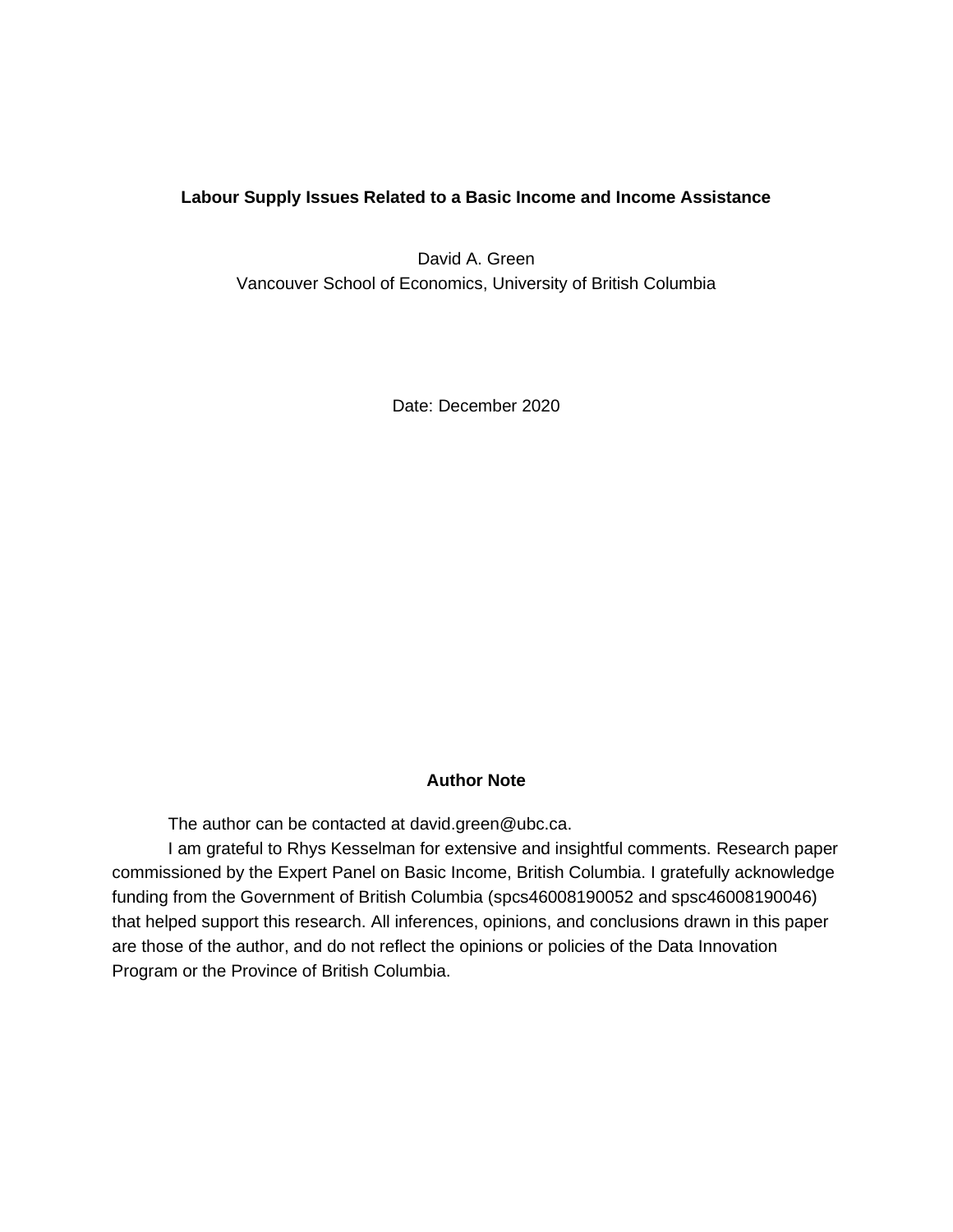### **Abstract**

In this paper, I assess the various claims made about how a basic income (BI) would affect paid work. Proponents of a BI argue that a BI would reduce the welfare wall and make it easier for people with low income to choose to work. Opponents tend to be concerned that a BI could induce a large-scale withdrawal from paid work and/or a reduction in the hours that people work with potentially problematic consequences for the productivity of the economy.

In the first section, I discussion of the theoretical issues related to a BI and work, pointing out that both proponents and opponents could be right in different ways at the same time. In that discussion, it also becomes evident that the extent of expected effects hinge critically on the impacts of a switch to a BI on the effective tax rates that people face. In the second section, I review the evidence from Milligan (2020) on the size and relevance of these tax rates. This highlights the extent of the problem and where we expect to see effects. However, the ultimate impacts on labour supply depend on how people react to the changes in effective tax rates. Those reactions show up in estimates of labour supply elasticities. In the third section, I review evidence on those elasticities. The labour supply estimates obtained from a variety of sources tend to point to quite low elasticities for both men and women in recent years (i.e., both would show only modest responses to wage and income changes associated with introducing a BI).

I use the labour supply elasticity estimates in combination with data from the 2016 Census to form estimates of effects of a basic income with a \$20,000 guarantee and a 50% tax back rate. I do this in two exercises: one focused on those on IA for whom the basic income would lower the welfare wall; and one focused on workers.

Overall, based on estimates in various related literatures and an exercise using those estimates in conjunction with census data for B.C., a shift to a generous basic income scheme would likely have limited impacts on total hours worked in the economy. It would also likely have small effects in drawing IA recipients into work through lowering the welfare wall. At the same time, there are some groups—notably those without children—for whom predicted hours reductions are somewhat larger. Concerns for those groups could be mitigated by implementing a wage or earnings subsidy in conjunction with the basic income. But the key conclusion is that hours impacts are likely not large enough for them to be the main factor in deciding on whether to adopt a basic income.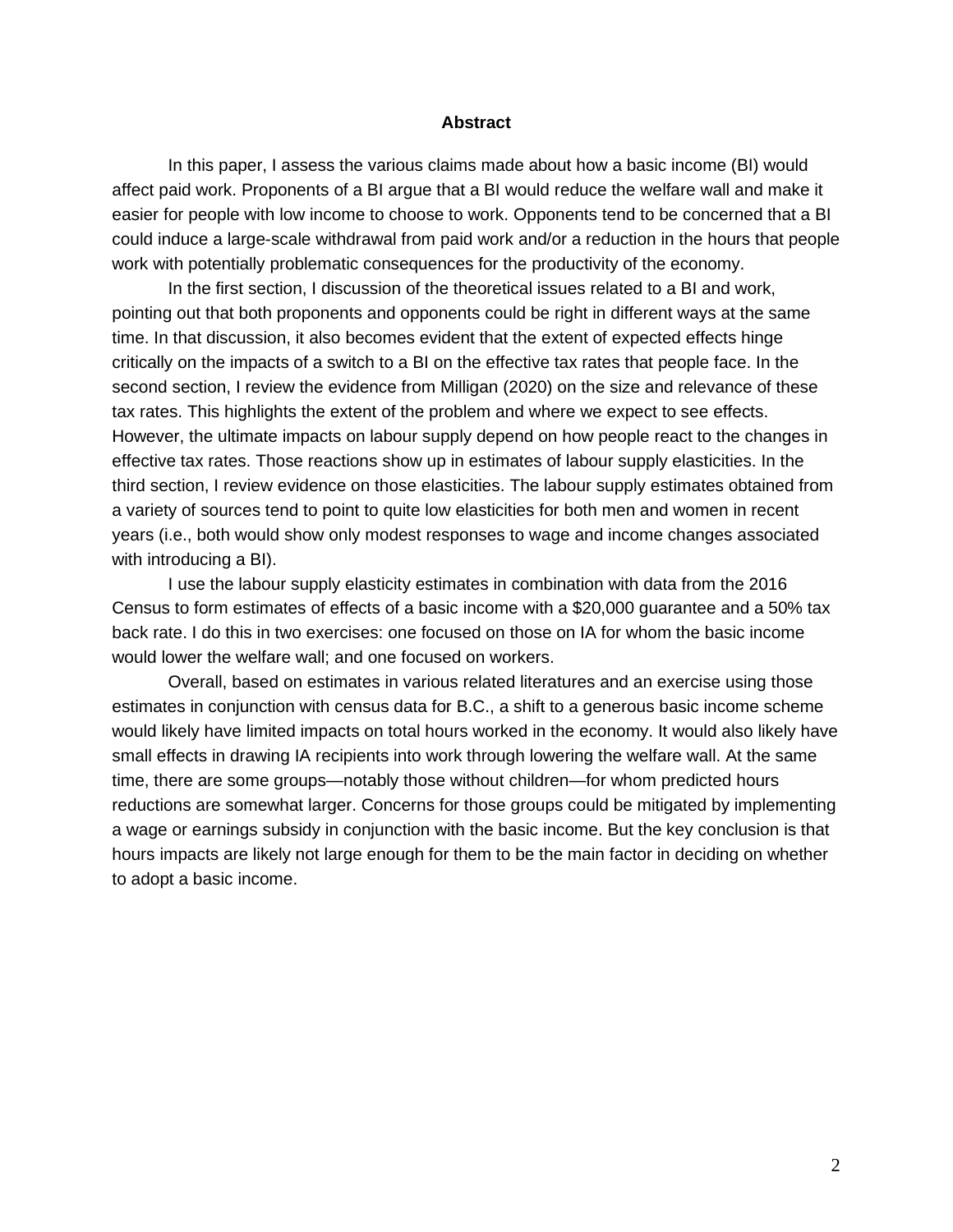### **Introduction**

In this paper, I assess the various claims made about how a basic income (BI) would affect paid work. Proponents of a BI argue that a BI would reduce the welfare wall and make it easier for people with low income to choose to work. Opponents tend to be concerned that a BI could induce a large-scale withdrawal from paid work and/or a reduction in the hours that people work with potentially problematic consequences for the productivity of the economy.

I start with a discussion of the theoretical issues related to a BI and work, pointing out that both proponents and opponents could be right in different ways at the same time. In that discussion, it also becomes evident that the extent of expected effects hinge critically on the impacts of a switch to a BI on the effective tax rates that people face. In the second section, I review the evidence from Milligan (2020) on the size and relevance of these tax rates. This highlights the extent of the problem and where we expect to see effects. However, the ultimate impacts on labour supply depend on how people react to the changes in effective tax rates. Those reactions show up in estimates of labour supply elasticities. In the third section, I review evidence on those elasticities. I consider both evidence from BI experiments—especially the Mincome experiment in Manitoba (the only Canadian experiment)—and estimates relying on other variation in wages and income. Importantly, there is evidence that the elasticities for women have declined over time, making the results from the BI experiments in the 1970s potentially less relevant, though still informative. In the last section, I use the labour supply elasticity estimates in conjunction with 2016 Canadian census data for B.C. to generate rough estimates of the predicted impacts of introducing a BI that has a base guarantee of \$20,000 and a benefit reduction rate (BRR) of 50%. The guarantee is on the upper end of what has been proposed (though it is still a somewhat commonly suggested value) so, the estimated effects could also be seen as upper bounds on what we would see from other proposals.

The examination of the effective tax rates indicates that the rates facing non-workers and low income workers are very high—over 100% in some cases. However, the results also show that a BI with a 50% BRR is only slightly better than the existing system in terms of participation tax rates (PTRs)—the effective tax rates people face when deciding whether to start working. This is true, in part, because the current system includes an earnings exemption with a 0% tax rate and the PTR averages in this zero tax rate component. The BI could be designed to also include an earnings exemption, but doing so would make it more expensive and result in more workers facing the extra BRR associated with the BI. In addition, the nature of averaging in zero values means that the difference between the PTRs for the current system and those under the BI system will still not be nearly as large as the marginal effective tax rates facing individuals in the income range where the current system taxes back all of their additional earnings. Thus, the BI is not as an effective a response to the welfare wall facing non-workers as it appears on the surface.

The labour supply estimates obtained from a variety of sources tend to point to quite low elasticities for both men and women in recent years (i.e., both would show only modest responses to wage and income changes associated with introducing a BI). This contrasts with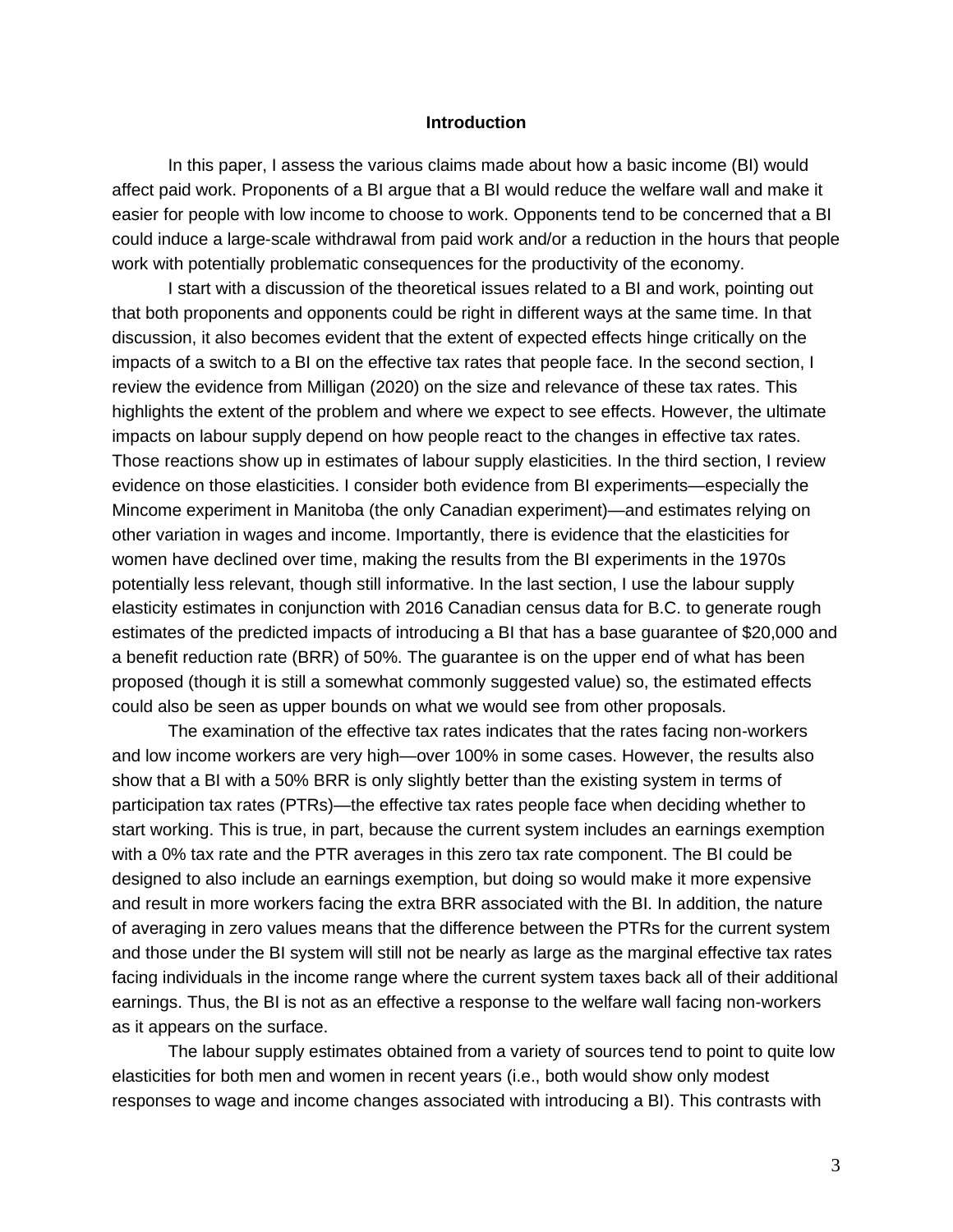what was estimated at the time of the negative income tax (NIT) experiments in Canada and the U.S. in the 1970s—at a time when women had much larger estimated elasticities. There are, though, some larger estimated elasticities, especially with respect to income (as opposed to wages) and especially on the extensive margin (the decision on whether to work at all). I provide guesses of the labour supply effects of introducing a BI using a range of estimates, though given the tendency in the literature to find near zero elasticities, it is likely the smaller estimated values that are the most credible.

I present estimated paid work effects in two ways. First, I examine predicted effects for those currently in receipt of income assistance (IA) in order to better understand the effect of introducing a BI on welfare wall effects. In particular, I consider a BI scheme with a guaranteed income of \$20,000 for a single individual and a 50% tax back rate. A scheme like this—with the guarantee set at a level that would virtually eliminate poverty for single adults and a medium tax back rate—is a relatively common proposal among BI proponents. The key take-away from this exercise is that the impact of reducing the welfare wall on participation and hours choices among current IA recipients is very small. This is partly because disability assistance (DA) recipients make up 70% of the caseload and all but 14% of them do not work despite relatively generous earnings exemptions in the current system. For the 14% who do work, the effects on their hours choices of moving to a BI would likely be small. For other IA recipients, the predicted effects are, if anything, smaller. There are simply not enough people in a position where the welfare wall matters and for those for whom it does, the BI does not reduce it enough to have a large impact.

In a second exercise, I examine the hours and employment implications from switching to this BI scheme across the different broad demographic groups. Several conclusions stand out. First, the estimated decline in total hours worked in the economy amounts to between 0.65% and 1.7%. Given that the 1.7% number relies on large income elasticities while the consensus in the literature is closer to zero, my best guess is toward the bottom end of this range. This is a non-trivial number for the economy as a whole but is well within normal variability in hours of work over the business cycle. As a result, reductions in total hours of work are not completely trivial but they would not be a determining factor in deciding whether to implement a BI. It is worth noting that a BI with a \$20,000 individual guarantee and a 50% BRR would, according simulation exercises done for the BI panel, imply an increase in the provincial government budget by roughly 20% each year. Raising this through income taxes would imply further negative labour supply responses at higher income levels, though existing estimates for Canada point to very low elasticities the higher the hours and income of the individual, so these effects may not be large. Of course, if action is to be taken on inequality and poverty, any scheme will face these taxation related effects.

Underneath these overall numbers, some groups may have substantial work reactions to a move to the BI scheme examined here. In particular, single adults and couples without children would experience substantial increases in income from the proposed BI scheme relative to the existing IA system. For single adults with income that would put them below the BI scheme break-even income level, for example, my predictions based on the range of labour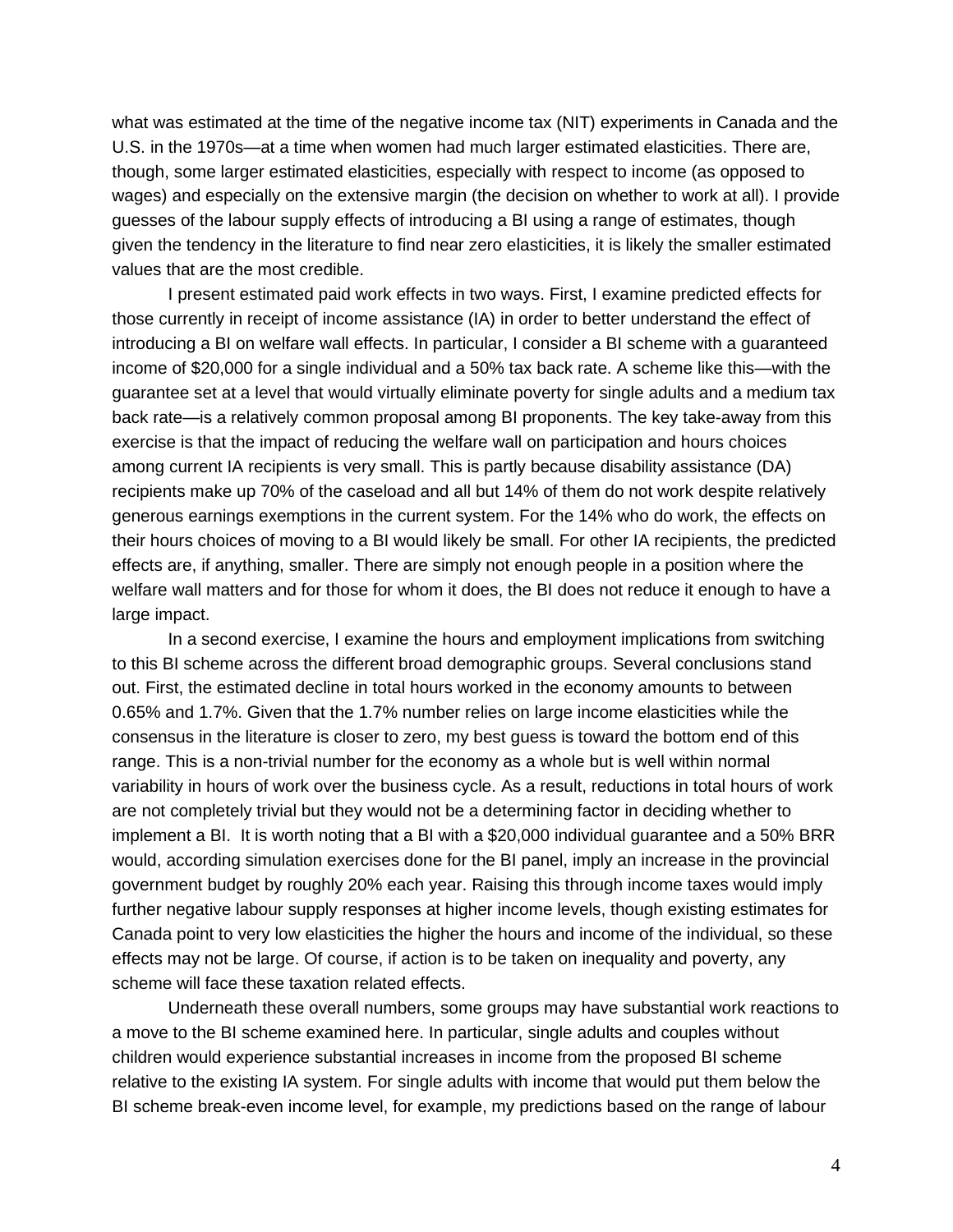supply elasticities ranges from a drop of 2.2%–10% in their hours worked. It also raises the possibility that a move to a BI scheme would imply a return to the type of more intermittent work and benefit receipt patterns seen in the mid-1990s when 12% of the B.C. population was in receipt of IA in each month and the receipt pattern included more seasonality and more short spells than in the current system. Since the increase in IA receipt in the mid-1990s seemed to be related to the federal government cutting back the Unemployment Insurance system (now called Employment Insurance) and the federal government now seems to be moving back into this area, it seems unlikely that a BI scheme would imply a complete return to those outcomes though some move in that direction is likely.

Overall, based on estimates in various related literatures and an exercise using those estimates in conjunction with census data for B.C., a shift to a generous basic income scheme would likely have limited impacts on total hours worked in the economy. It would also likely have small effects in drawing IA recipients into work through lowering the welfare wall. At the same time, there are some groups—notably those without children—for whom predicted hours reductions are somewhat larger. Concerns for those groups could be mitigated by implementing a wage or earnings subsidy in conjunction with the basic income. But the key conclusion is that hours impacts are likely not large enough for them to be the main factor in deciding on whether to adopt a basic income.

## **A Description of Labour Supply Issues**

In this section, I set out a basic labour supply model to explain the possible effects of introducing a basic income (BI).

At first glance, the argument that introducing a (BI) could increase paid work may seem counter-intuitive. Wouldn't we expect people to work less when they are given money without any requirement to work to get it? The answer has to do with reducing the so-called *welfare wall* facing people who receive income assistance (IA) in the current system and reflects the fact that introducing a BI could have quite different effects for different groups of people.

Figure 1 shows the classic depiction of the effects of a negative income tax (NIT) on the budget constraint facing an individual in a period (for example, in a month). The x-axis corresponds to the number of hours the person spends in pursuits other than working for pay in the month. Point A is the maximum number of non-sleeping hours available to either work for pay or spend time in other pursuits (which, in the standard labour supply literature is called *leisure*). The y-axis corresponds to total income in the month.

The line AF shows the amount of income the person can have from work alone (i.e., in the absence of any government transfers). At point A, the person spends all of their time not in paid work and so has earned income of zero. For each hour a person works for pay, they have one hour less to spend doing other things and so moves to the left on the x-axis. That paid work results in earned income which rises linearly with time spent working, with the increase in earned income for each hour being given by the wage rate (which is the slope of the AF line). If a person spends all their time working for pay, their total income equals F.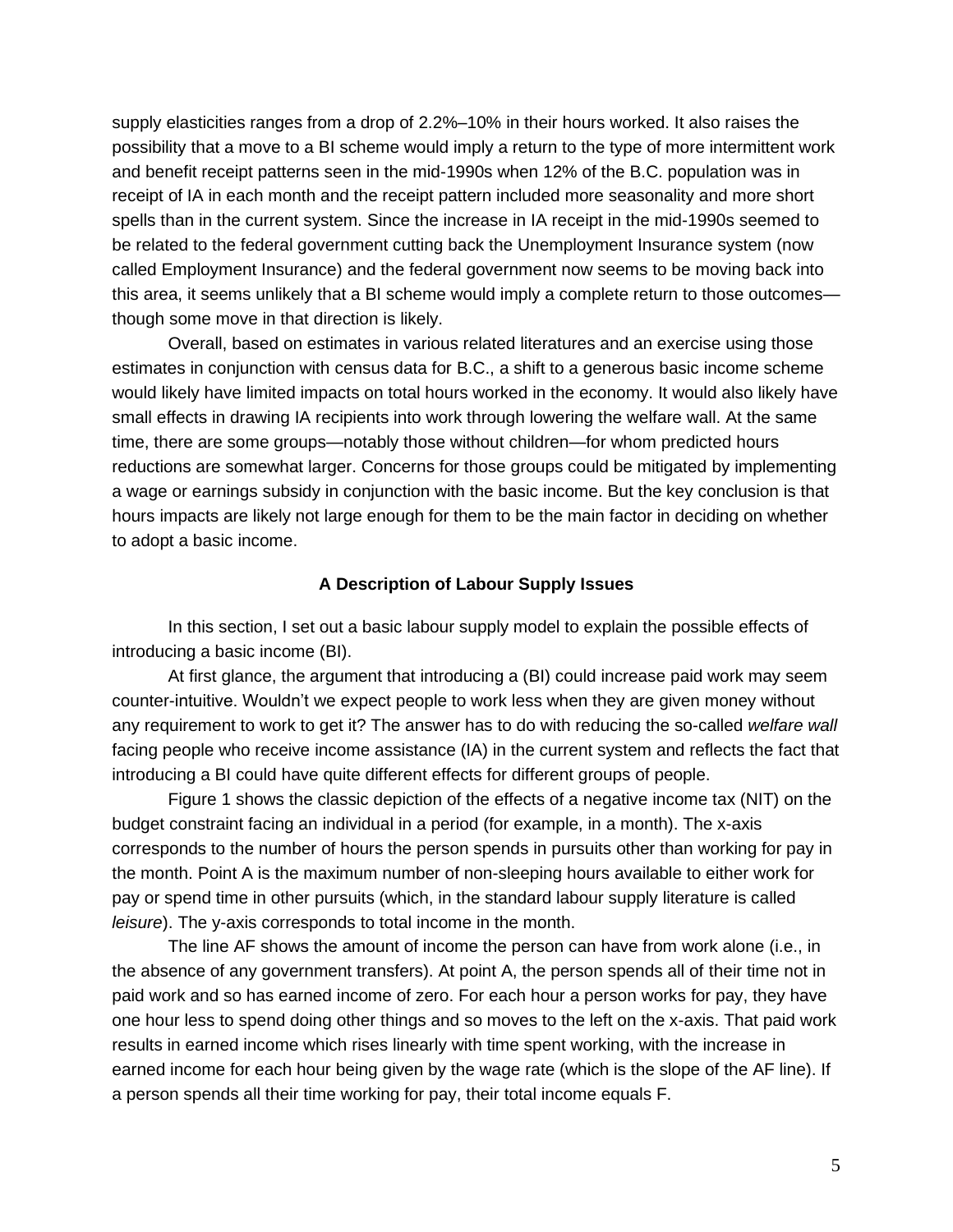Now consider the introduction of a government transfer scheme with a guaranteed income given by AC. Thus, in this scheme, when the person does not work (i.e., leisure hours equal A) the person has income given by the height of the vertical line, AC. In the form used in the B.C. IA system, the benefit amount is reduced by one dollar for each dollar the person earns.<sup>1</sup> Thus, as we move to the left along the x-axis, total income remains at AC until the entire benefit is paid off. This happens at point D. In essence, the person faces a 100% tax rate on earnings until they reach the number of work hours corresponding to D. This is the famous welfare wall—a high effective tax rate that strongly discourages entering the labour force.

Next, we turn to an NIT with a more moderate benefit reduction rate (BRR). For example, a common BRR in discussions of BI is 30%, which would imply that for each extra dollar earned, the amount of the benefit paid by the government is reduced by 30 cents. This scheme is represented by the vertical line AC (corresponding to the benefit amount the person gets if they do not work) combined with the dashed line CD'. Switching to this scheme from the initial IA scheme has several effects. First, it lowers the effective tax rate on earnings and thus makes it more attractive to work. This is represented by Arrow 1 in Figure 1. Second, the people working a number of hours of paid work between the number of hours corresponding to D and the number of hours corresponding to D' experience an increase in their total income because they are able to collect some of the benefit amount along with their earned income (since the benefit is not entirely taxed back one for one with each dollar earned). In part, this increased income has an income effect in the form of allowing people to be able to afford to do less work for pay. They can, for example, make their rent payments with fewer hours of work. At the same time, they now face an effective tax rate on their earnings given by the BRR that they did not face before. That will induce them to work less (since part of their earnings just goes to reducing their benefit amount and not into their pocket). Together, the income effect and this second effect (which economists call the *substitution effect*) point toward these people working less (Arrow 2). Finally, some of the people who formerly worked hours that would put them between D ' and F will choose to cut back their hours in order to qualify for some of the benefits (Arrow 3).

The result, then, is that moving from a system like the B.C. income assistance system to an NIT-type system will cause some people to increase their participation in the labour force (the Arrow 1 move in the Figure 1) while, at the same time, cause others to reduce their hours of work (the types 2 and 3 arrows in Figure 1). The net effect on the supply of paid work in the economy depends on the relative sizes of these two groups and on their labour supply elasticities. Thus, it is possible that those who are already working—especially those working a lot of hours—have a tendency to work (seeing it as the right thing to do or preferring what they can buy with their earnings relative to time spent not working). That is, they have a low labour

 $1$  The B.C. IA system allows the recipient to earn a small amount of money before the benefit starts to be taxed back. Since the amount is not large, I have leaft it out of the depiction for simplicity.<sup>2</sup> Although not a formal component of these simple labour supply models, there is also concern about people shifting to self-employment and cash work so as to evade reporting of income to the tax and transfer authorities. IA and BI do not thwart this evasion, while an earnings supplementation scheme can.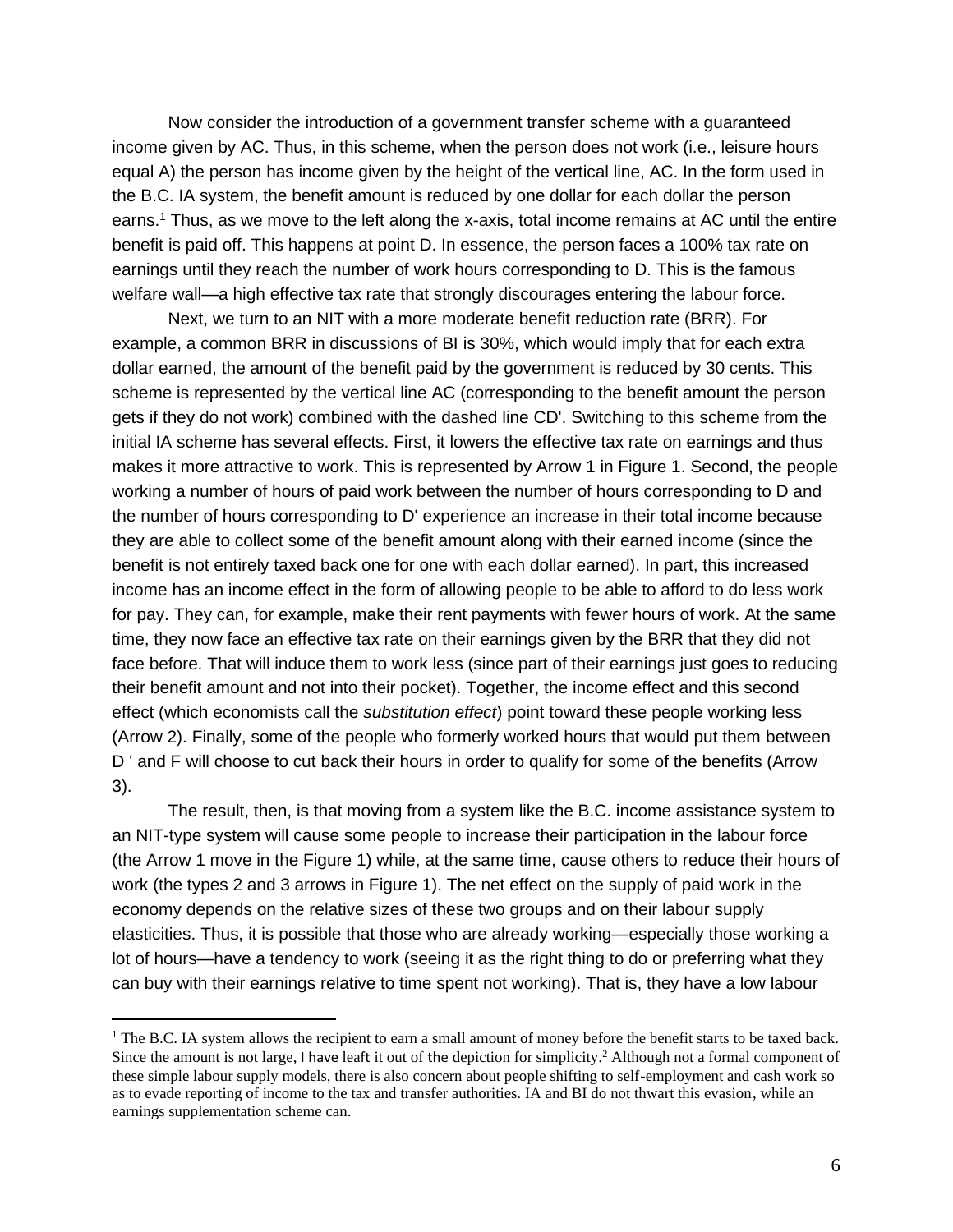**Figure 1**



supply elasticity. Introducing the NIT system incentives shown in Figure 1 might then not induce them to reduce their hours much. If, on the contrary, the people who were initially not working were willing to work some hours but faced the welfare wall when doing so, they might respond by moving into paid work. In that scenario, the total hours of paid work in the economy could increase from moving to an NIT version of a basic income, as proponents suggest, though the relative numbers of people on IA compared to those working positive hours implies this is unlikely.

A further question is the impact on work if a basic income were introduced with a larger guaranteed income than what is present under IA. In that case, there is an added income effect for those at zero hours of work: since they can meet more of their needs and preferences with the basic guaranteed income, the impetus to work declines further. Thus, if the move from the current IA system to an NIT system involved both a reduction in the BRR and an increase in the basic guaranteed income, the effect on the willingness of a person to participate in the labour force becomes ambiguous.

The model set out to this point is static—it refers only to decisions taken in one month and does not take account of how those decisions affect future outcomes. Responses to the Poverty Reduction Committee summarized in Hertz et al. (2020) indicate that IA recipients are concerned about their ability to get back onto benefits if they leave. They have to worry about any build-up in assets and the vagaries of an assessment system they do not trust. In that case, a reasonable response is to refuse work that might end up being temporary. Since many people in this position have very irregular work histories, almost any job opportunity might be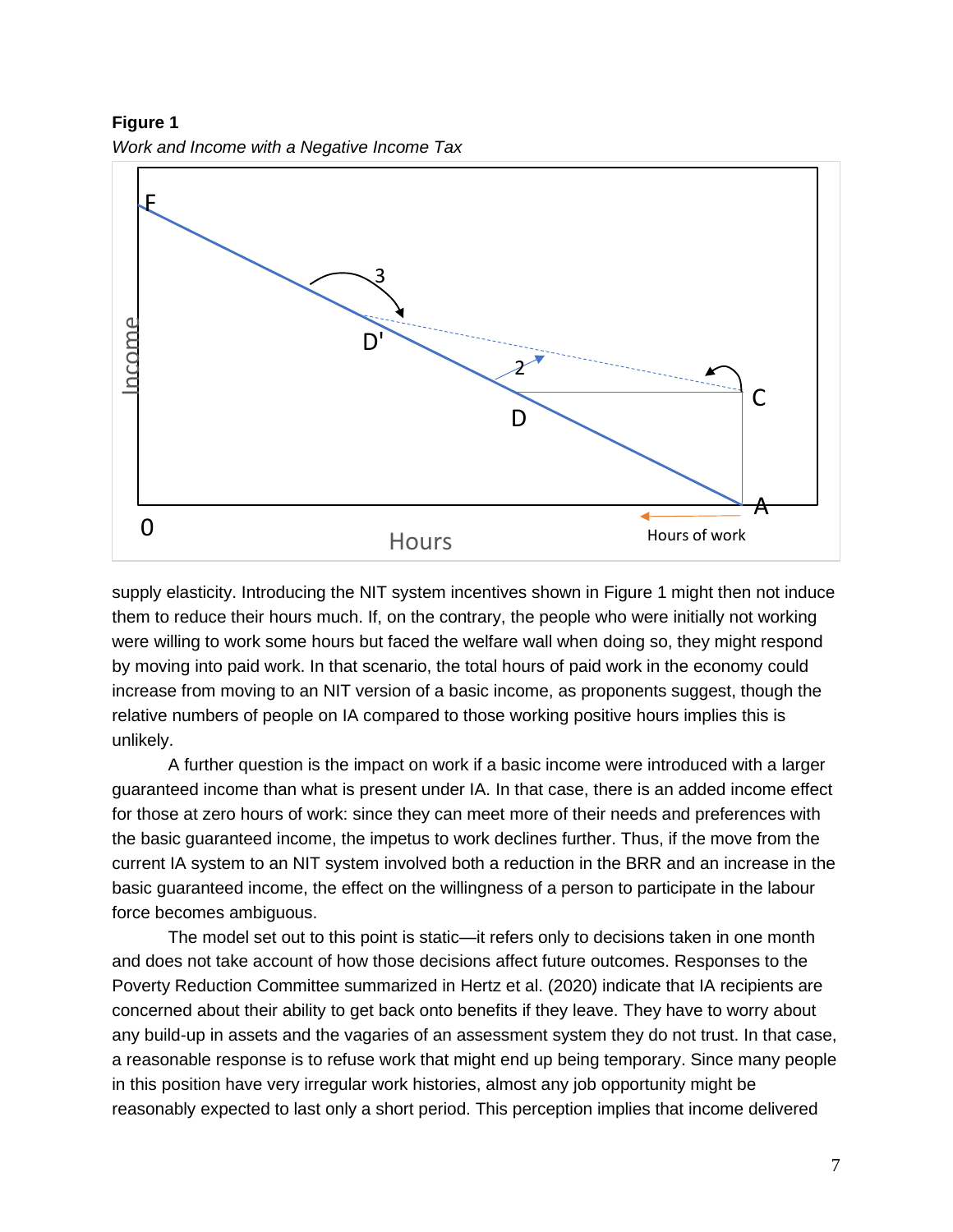as a basic guarantee, as in the NIT, would be better for encouraging work since there is no concern about moving back to the full guarantee amount if a job ends. This adds to the substitution effect, strengthening the movement reflected in Arrow 1 in Figure 1.

It is interesting to view Figure 1 in light of the theoretical literature in economics on designing an optimal tax and transfer system. As described in Boadway and Cuff (2020), the goal in this literature, starting from Mirlees (1971), is to design a tax and transfer system that meets goals such as moderating inequality or reducing poverty subject to constraints in terms of worker responses to the incentives created by the system and targets for other government spending. In these models, individuals differ in their work abilities and, therefore, in their wages. Their total income is generated from the product of their wage and the number of hours they choose to work. The government's goals are expressed through a social welfare function—a weighted evaluation of the utilities of everyone in society. Typically, we see the government as wanting to reduce inequality and poverty—that is, as having a high level of concern for the least well off. If the government could see exactly which people had the lowest earnings abilities, they would tax the others and transfer to that group. But they can only see total income and cannot tell whether low income arises because the person has a low wage (i.e., low earning ability) or because they can earn a higher wage but choose to work fewer hours. Thus, the concern—a concern that is often raised when designing transfers in the real world—is that some of the more able people who are not the true target of the transfer program will work fewer hours in order to look like the less able group and collect benefits. This is one way to describe the movements given by Arrow 2 and Arrow 3 in Figure 1.

Viewed through the lens of this literature, the welfare wall is not an attempt to retrieve the money paid as benefits to recipients. It is a wall built to keep those with higher earnings capabilities from cutting back their hours and trying to look like they are the type of person who should get benefits.<sup>2</sup> A higher welfare wall, by reducing this behaviour, allows better targeting of the benefits and, as a result, if we hold the total cost of the transfer system constant, a greater benefit for each actual recipient. Thus, in the classic literature, the optimal tax system combines a guaranteed income for people with zero earnings with marginal tax rates that follow a U shape: with high rates just above zero earnings in order to discourage reductions of hours of the type given by Arrow 2 and Arrow 3, lower taxes in the middle where workers are unlikely to reduce their hours so much that they would qualify for benefits, and higher taxes at the top end to match with goals to reduce inequality. In other words, the optimal tax and transfer system looks quite a bit like the B.C. income assistance and income tax system (at least, if we ignore conditionalities such as asset tests). Thus, the welfare wall looks like a flaw when viewed from the perspective of the people on income assistance but it is actually an intentional feature that minimizes inequality because it allows higher benefits to be paid to the least well off conditional

<sup>&</sup>lt;sup>2</sup> Although not a formal component of these simple labour supply models, there is also concern about people shifting to self-employment and cash work so as to evade reporting of income to the tax and transfer authorities. IA and BI do not thwart this evasion, while an earnings supplementation scheme can.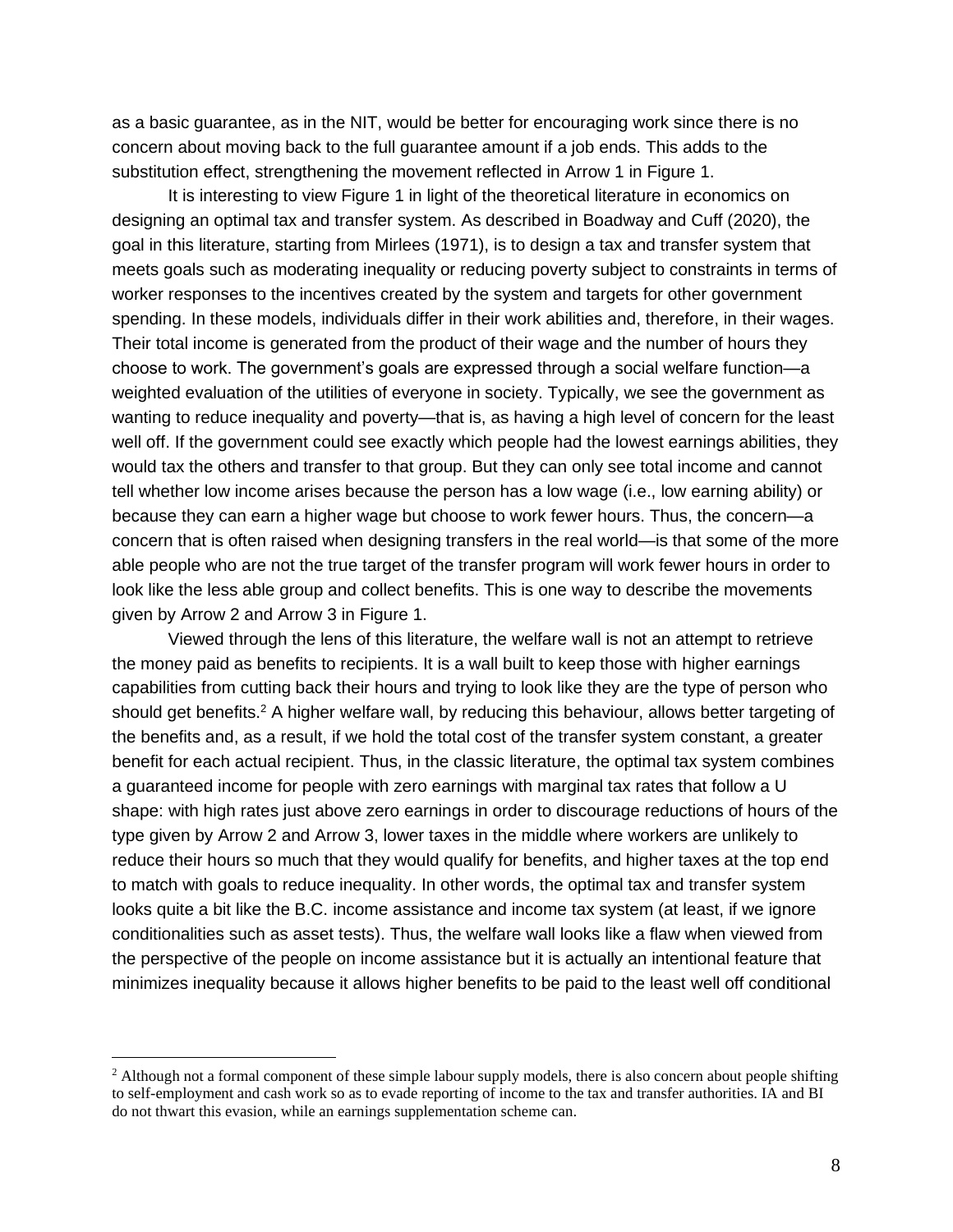on the tax costs. Indeed, the argument is that the least well off will not be very productive in work in any case so little is lost to them or society if they simply do not work.

However, incorporating a wider view on the interaction of justice and the economy may alter our conclusions. If we have considerable concern for the least well off but also consider their overall sense of self-respect and efficacy as well as their material well-being, the welfare wall looks different. Being effectively told through the mechanism of high marginal tax rates that your work contributions are not needed does not engender a feeling of self-respect. Worse yet, it appears that many people commenting on IA and work do not understand the rationale for the wall and seem to expect IA recipients to work. The combination of a system designed purposefully to have them not work and publicly shaming them as lazy seems unjust. The confusion in the goals of the system is amplified by work search requirements, presenting IA recipient with a seemingly bizarre system in which they are told that they need to find work but faced with a tax rate of 100% on earnings if they do so. The system should be made consistent either by acknowledging the logic from the optimal tax literature and not expecting IA recipients to work, or incorporating the perspective of allowing people to pursue the dignity of work and lowering the benefit reduction rate. My inclination is toward the latter approach, but what this discussion raises is the questions of the trade-offs between the movements into work for IA recipients as we shift to lower BRRs (Arrow 1) versus the movements to less work by others (Arrows 2 and 3). The extent of those movements depends on the combination of the extent of the incentives in the system (what the marginal tax rates actually look like) and labour supply elasticities (the extent to which people respond to the incentives inherent in the marginal tax rates). These are both empirical matters and we present evidence on them in the subsequent sections.

## **Effective Tax Rates**

Assessing the impact on paid labour supply of replacing income assistance with a NIT or adding NIT elements to the IA system requires, first, understanding the effective tax rates on earnings faced by those on IA. As we will see, those tax rates have a complex relationship to earnings and so we need to know over what ranges they are high in order to understand what kinds of paid work responses we would expect from changing them.

As Milligan (2020) sets out, we can describe the incentives facing individuals in their work decisions with two effective tax rates. The first of these is the marginal effective tax rate (METR). This shows the percentage of the next dollar a person earns that goes to taxes. The METR will vary with how much a person is currently earning. For example, the METR may suddenly jump to 100% (or higher) if the person is currently at an earnings level that is a dollar below a threshold beyond which they are no longer eligible for some type of benefit. Milligan (2020) constructs METRs for B.C., taking account of federal and provincial tax rates and including both the simple tax rates and the effects of tax credits such as the Canada Child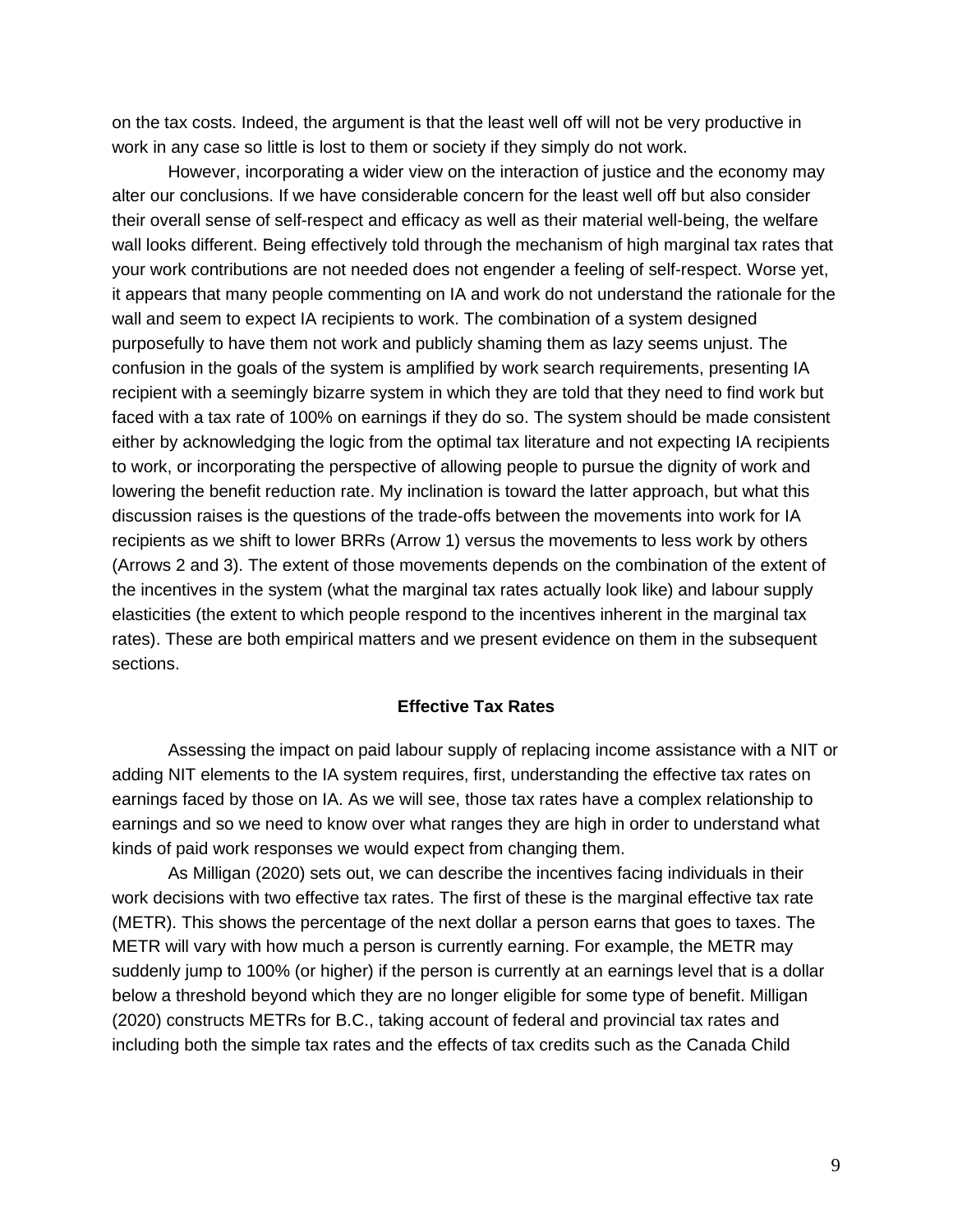Benefit.<sup>3</sup> The interaction of all the tax credit programs makes for a complicated overall effect that needs to be carefully mapped out to be understood. As Milligan (2020) points out, that complexity surely must represent a challenge for those deciding whether to take a job or to try to increase their earnings.

M2020 also presents results for the participation tax rate (PTR) which is defined as the total net taxes paid if a person works and earns a specific amount (say, \$10,000) minus the amount of net taxes they would pay/receive if they did not work divided by the earnings amount (\$10,000 in our example). Importantly, the net tax can be negative. It equals the IA benefit amount for the person if they do not work, for example. The PTR shows the percentage of earnings a non-employed person would give up to taxes and/or reductions in benefits if they find a job paying a specific amount. It will differ with the level of earnings on the job, as we will see. The PTR is useful for understanding the incentives or disincentives facing an individual deciding whether to take a job with a specific level of earnings.

Figure 2 is taken from Milligan (2020) and shows the METR and PTR facing a single individual with no children who is in receipt of IA. The top row includes only the simple tax rates and brackets, while the second row gives results for the entire system of tax rates and credits and is where we will focus our attention. The bottom left panel shows the METRs for this person. It starts with a zero rate for the earnings below the IA system's earnings disregard but then immediately jumps to 100% because of the 100% BRR in the B.C. system beyond the disregard. Indeed, because of thresholds in other, tax credit, systems, the METR surpasses 100% in places. When earnings are equal to the IA benefit rate, there are no more benefits to be reduced and the tax rate falls to levels dictated by the combination of regular tax rates and credits in the combined federal and provincial system. If we return to Figure 1, replacing the IA system with an NIT would lower the initial wall to METRs below 100% but also imply higher tax rates over a larger range until the IA benefits are fully recovered. Thus, such a shift would alter incentives in a range above the right side of the wall in Figure 2. For example, if the guaranteed basic income amount were \$10,000 (near the annualized level of IA benefits for a single individual) and the tax back rate were 30% instead of 100%, people with earnings up to \$33,333 would still receive some IA benefit. Beyond that point, no benefits would be received (i.e., \$33,333 corresponds to point D' in Figure 1). It is worth noting that these calculations do not include supplemental benefits such as health benefits that would raise the effective guarantee. These calculations also do not include the effective tax rates implicit in income-tested in-kind benefits such as child care subsidies.

The right bottom panel in Figure 2 shows the PTR for the same person (single, without children and on IA). The PTR is an average tax rate so it integrates over the METRs between zero and the given set of earnings. Thus, even at its peak, it does not reach the 100% level seen in the METRs because the zero tax rate for the earnings below the initial earnings

<sup>3</sup> The effective tax rates in Milligan (2020) do not include the effective rates embedded in income-tested in-kind benefits. In B.C.'s case this includes rent supplement programmes such as the Rental Assistance Program (RAP) and Shelter Aid for Elderly Renters (SAFER) and child care subsidies.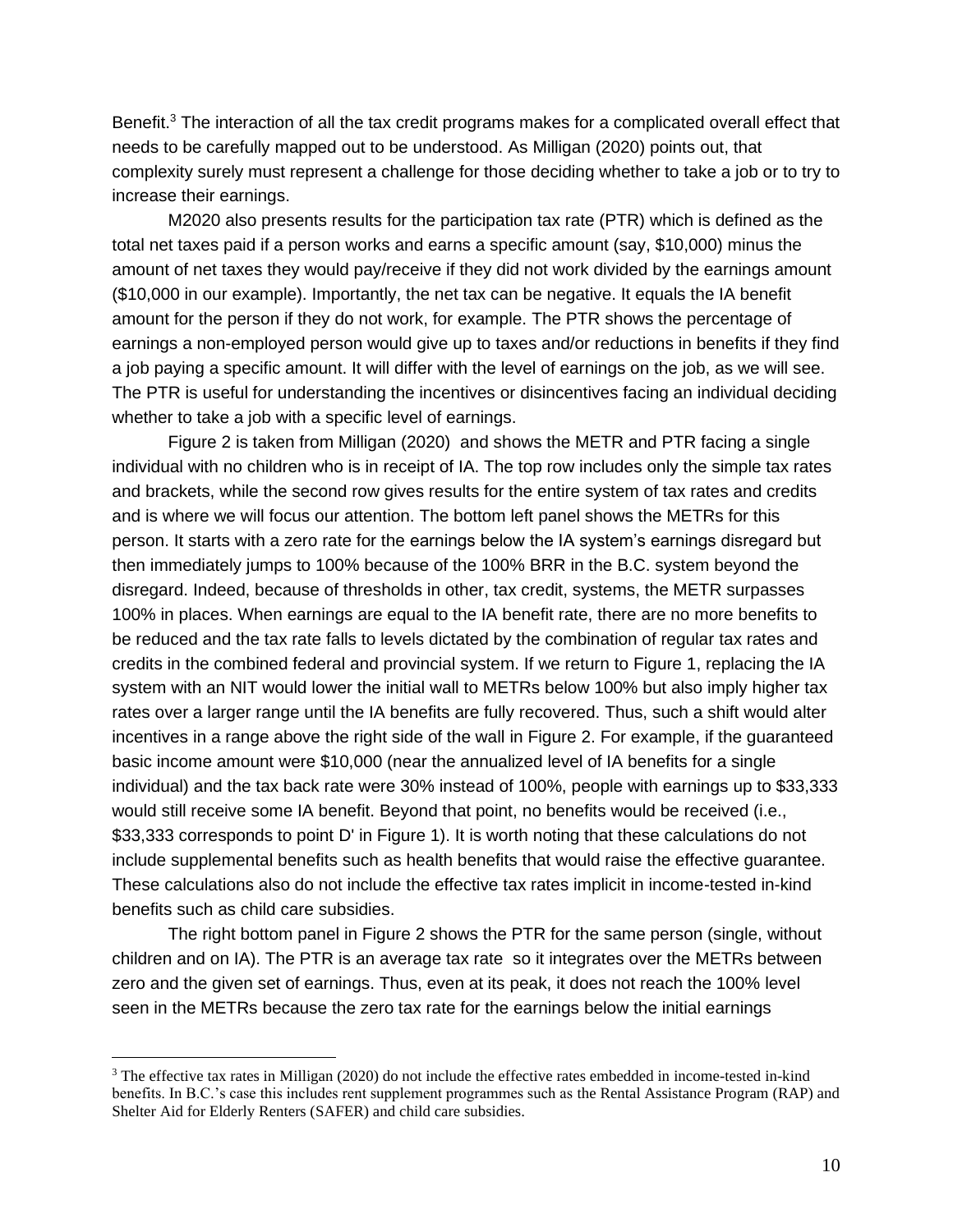

**Figure 1** *Tax Rates for Single, No Children, With Income Assistance*

*Note.* Simulations using the Canadian Tax and Credit Simulator. The left-hand side shows marginal effective tax rates. The right-hand side shows participation tax rates. The basic simulations on the top show just the impact of tax rates and brackets. The complete simulations on the bottom show the impact of tax rates and brackets along with all refundable and non-refundable tax credits.

disregard are always being averaged in. Still, the PTR reaches levels of over 60% for earnings just below \$20,000 and remains at high levels in a range that covers the kind of minimum wage jobs that are likely available for this population. These are strong disincentives to taking a job, especially when combined with concerns about getting back on IA when the job ends. Milligan (2020) provides figures for other family types, including with children, in couples, and for people in receipt of disability assistance. The essential shapes in all cases are the same, with a clear wall at low earnings level and a gradually declining PTR facing those who are deciding whether to work. Either adding children or shifting to DA pushes the top PTR to approximately 75%.

It is worth comparing the peak levels and patterns in the PTR figure with what would arise with a basic income. Under a BI with no earnings exemption—if we ignore other taxes and transfers for the moment—the PTR equals the BRR up to the break-even level and then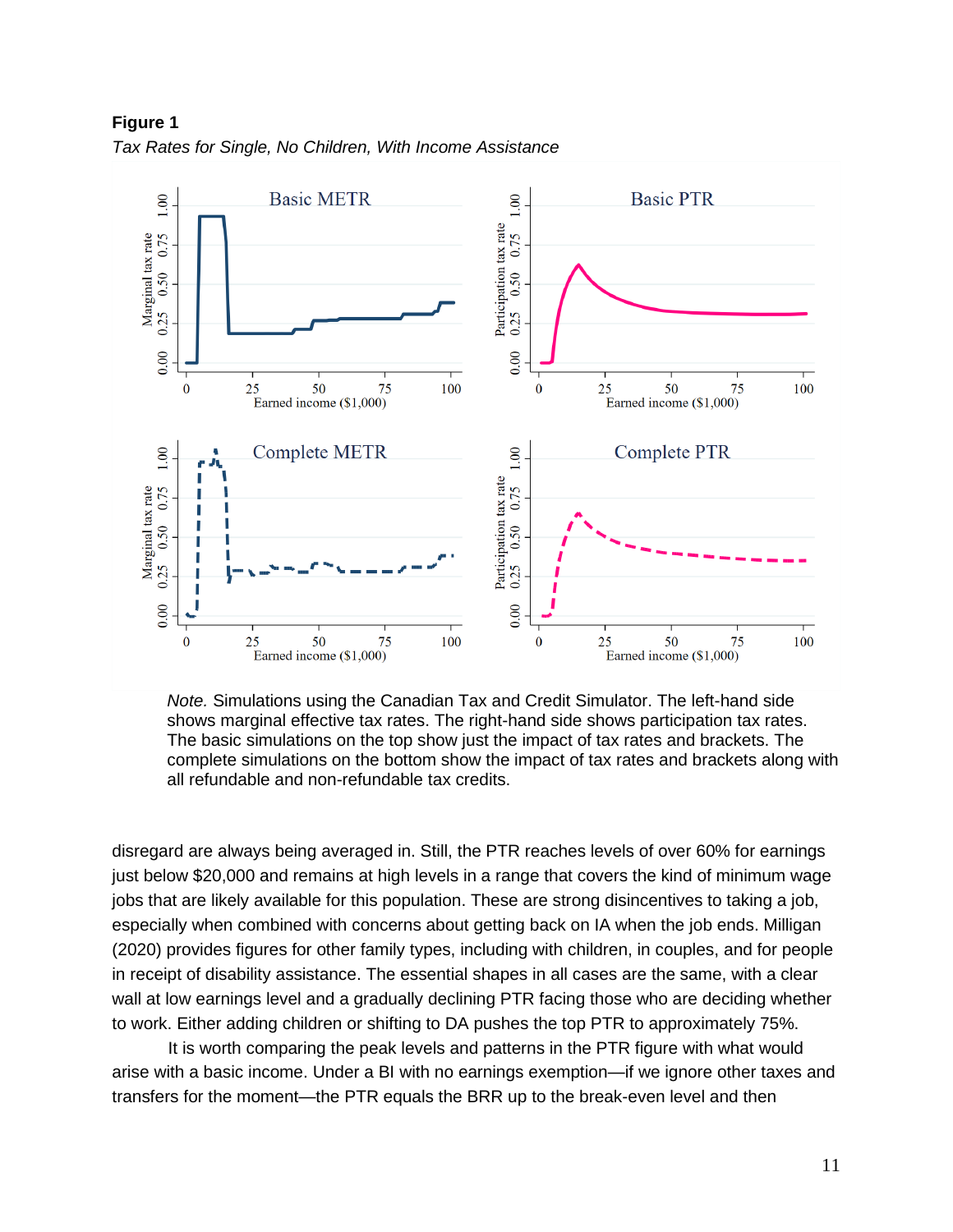declines gradually thereafter. The peak of the PTR curve in the bottom right panel is about 65%. So, with a BRR above that (70% being a common suggestion), the PTR would be higher than what exists under the current system everywhere. That is, even though the 100% BRR on IA would be dropped to 70%, the earnings exemption under IA would mean that the actual average tax rates a person faces when moving from non-work to work would be higher under the BI option. With a BRR in the BI system of 50% and an income guarantee of \$20,000, the PTR would be higher under BI than the current system up to about \$9,000 in earnings, lower for a range up to about \$22,000, and then higher again from there up to the BI break-even level of \$40,000. In other words, focusing just on the marginal tax rates just above the earnings exemption in the current system misses the importance of that exemption. One could introduce an earnings exemption into the BI scheme as well, but this would move the break-even level higher and make the system even more expensive. As always, the devil is in the details. It is not a given that a BI system will reduce welfare walls.

## **Labour Supply Elasticities**

As we have seen, introducing a basic income can have differing effects on labour supply. If the base amount of the basic income is higher than what is currently available through income assistance, both non-workers and those with low earnings will experience an increase in their income that would be expected to reduce both their probabilities of participation in the labour market and their hours of work if they do participate. Similarly, even if the base amount does not change, we have seen that a reduction in the BRR below the 100% level currently in place in the B.C. IA system will result in increased incomes for some low earning households not on IA and, again, this would be expected to result in a reduction in hours of work. The introduction of a BI would also be expected to reduce the PTR for most people (depending on the BRR associated with the BI and whether there is an earnings exemption), which would induce increases in participation among the non-workers but would correspond to an increase in marginal tax rates facing earners that would imply reductions in their hours of work.

The net effect of a BI operating through these various channels depends on a set of key elasticities. The first is the elasticity of hours of work among workers with respect to income (the percentage change in hours worked in response to a 1% increase in income). This will allow us to estimate the extent to which workers who receive a boost in income from BI will cut back their hours of work in response (Arrow 2 in Figure 1). The second is the elasticity of hours of work with respect to the wage (the percentage change in hours worked in response to a 1% increase in the wage), which will allow us to calculate the effects of the marginal effective tax rates on work (Arrow 2 and Arrow 3 in Figure 1). The third is the elasticity of participation with respect to income (the change in the probability of participation for a 1% increase in income), which will allow us to estimate the effect of any increase in the base amount under a BI relative to what exists under IA on the probability that people become more likely not to work. And the fourth is the elasticity of participation with respect to the wage (the change in the probability of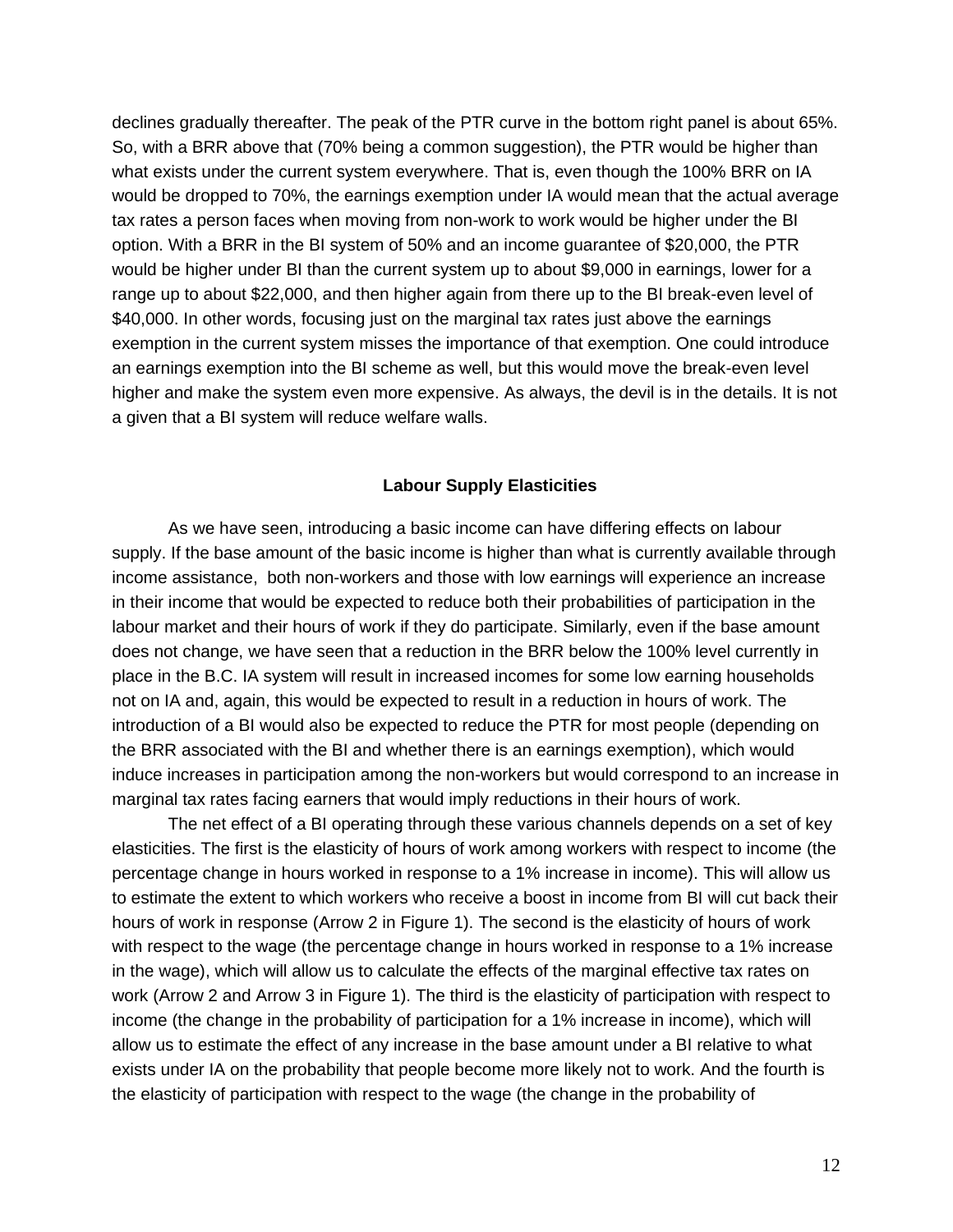participating due to a 1% increase in the offered wage), which will allow us to capture the impact of reducing the BRR (i.e., lowering the welfare wall) on whether a person works (Arrow 1 in Figure 1).

The wage and income changes that are relevant for these elasticities are net of taxes and subsidies. Only once we account for taxes and subsidies do we see the wage and income amounts that actually affect individual choices. For example, if an individual is paid a wage of \$20 per hour by their employer and faces a marginal effective tax rate of 80%, their wage (net of taxes paid) for an hours work is actually  $$20*(1 - 0.8) = $4$ . Also, the hours and participation elasticities correspond to quite different decisions. Taking a job can involve large fixed costs such as getting work clothes and setting up child care. Changing hours of work may not include fixed costs—it could correspond to taking extra shifts at work, for example. The people involved could also be quite different in the barriers they face and in their preferences related to working. For example, the set of people not working and on IA may be quite sensitive to effective tax changes that alter their take-home wages (i.e., have a high elasticity of participation with respect to the wage) while those who are already working may have established patterns of work that are not easily changed (i.e., have a low hours elasticity of labour supply with respect to the wage). Such a situation would imply an optimally beneficial response to lowering the BRR since the non-workers would be quite responsive in terms of taking work while those already working would not respond to the new incentives by lowering their hours of work. Of course, responses may be different in the short versus the long term.

# **Evidence from Mincome**

What would be most useful for our purposes is evidence on labour supply and participation responses in a situation in which an NIT is introduced in an economic environment with an IA system previously in place. The Manitoba NIT experiment (Mincome) provides evidence on such a situation. Mincome provided a guaranteed income in an NIT model for three years between 1974 and 1977 in Winnipeg, a set of rural Manitoba towns, and in one saturation site (Dauphin, Manitoba). The experiment incorporated nine possible plans based on three possible guaranteed income levels (\$18,900, \$22,800, and \$26,800 in 2016 dollars for a family with two parents and two children) and three possible BRRs (35%, 50%, and 75%). Riddell and Riddell (2020) examine the impact of the NIT systems on labour supply using the data from this experiment. The data comes both from surveys of both treatment group and control group people during the experiment and from administrative data on earnings and payments. Importantly, and in contrast to U.S. NIT experiments being conducted in the same period, Mincome drew a sample that was representative of the low income population, including a reasonably sized sample of lone parents on social assistance. Riddell and Riddell (2020) pay special attention to this latter group.

It is worth highlighting the discussions in Riddell and Riddell (2020) and Simpson (2020) about the complex survey design in the Mincome experiment. Given different family types, different geographic locations, and the different guarantee and BRRs, Mincome effectively was composed of 91 individual randomized trials. Given that there were about 1,800 families that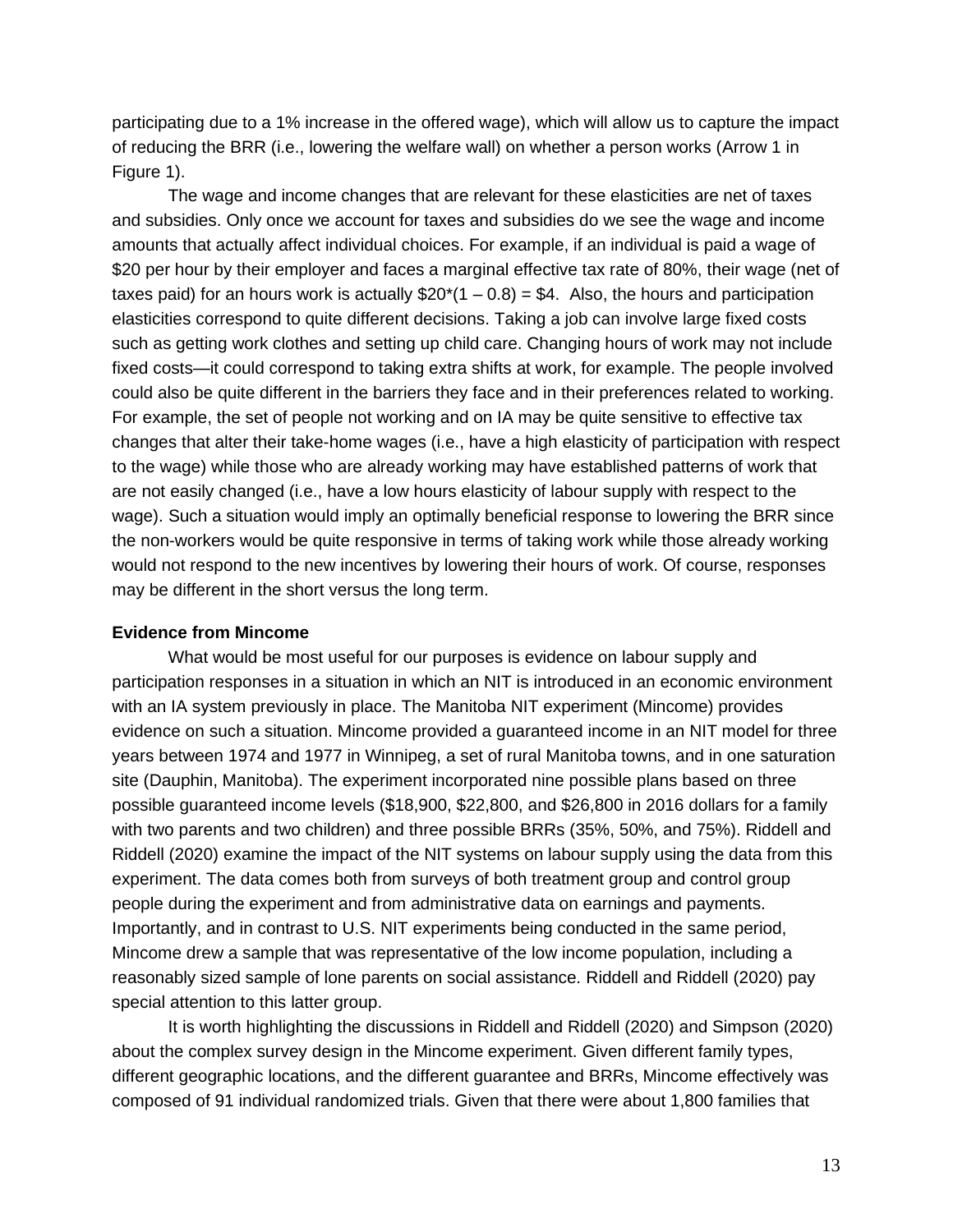took part in the experiment, there are resulting sample size issues that require some kind of aggregation. Moreover, in order to keep costs under control, participants were non-randomly assigned to the different guarantee level—BRR combinations (with fewer assigned to the more expensive combinations), so evaluating the data requires appropriate conditioning for the variables defining the non-random assignment.

Riddell and Riddell (2020) find results that match the arrows showing the response to a shift to an NIT in Figure 1 very well. In particular, for men in two-headed households they find small, negative, and statistically insignificant effects of the introduction of the NIT on either their probability of working or their hours of work conditional on working. For women in two-headed households, in contrast, the results show a significant decline in hours worked amounting to a 40% reduction in the mean hours worked for the group. This is clearly a very large effect in percentage terms but, since it is on a small base, is not as dramatic in absolute numbers. Indeed, their estimates of the effects for married men are half those for married women in absolute size but amount to only a 5% decrease in hours because male typical hours worked are much higher. In contrast to the hours impacts, Riddell and Riddell (2020) find only weak evidence of a reduction in the probability of working for this group for married women (or married men). These estimated effects reflect a combination of wage and income elasticities.

For lone parents (who are mostly women), Riddell and Riddell (2020) find a 14 percentage point increase in the percentage who work and a 30% increase in hours worked. Taken together, these results fit well with what is depicted in Figure 1. Approximately half of the lone parents were in receipt of social assistance at the time of the baseline interview at the start of the experiment compared to about 30% of two-headed households. Thus, the positive hours and participation results for lone mothers would fit with the movement into work corresponding to Arrow 1 in Figure 1. Women in couples, in contrast, are more likely to be in the positions corresponding to Arrow 2 and Arrow 3. This would account for their opposite responses to the NIT. Married men, on the other hand, had very low labour supply elasticities and did not respond strongly to the changed regimen.

The first study to use the Mincome data to examine labour supply was Hum and Simpson (1993). They find small and statistically insignificant effects on labour supply for both men and women. The result for men matches that in Riddell and Riddell (2020) but the results for women are quite different. Riddell and Riddell (2020) argue that the estimation in Hum and Simpson (1993) does not seem to fully account for the complexities of the sample design and that this likely accounts for the difference in results. Importantly, Forget (2018) argues that the Hum and Simpson (1993) results combined with those from U.S. experiments "suggest that people will not substantially reduce their hours worked." The Riddell and Riddell (2020) results, which appear to be more reliable, tell a more nuanced story. For men, indeed, there does not seem to be a reason for concerns related to paid labour supply. For women, moving to the NIT form of a BI actually increases work among women who were primarily on IA at the time but results in strong decreases in work for married women. The impact on overall labour supply requires an assessment of the relative magnitudes and importance of these two groups.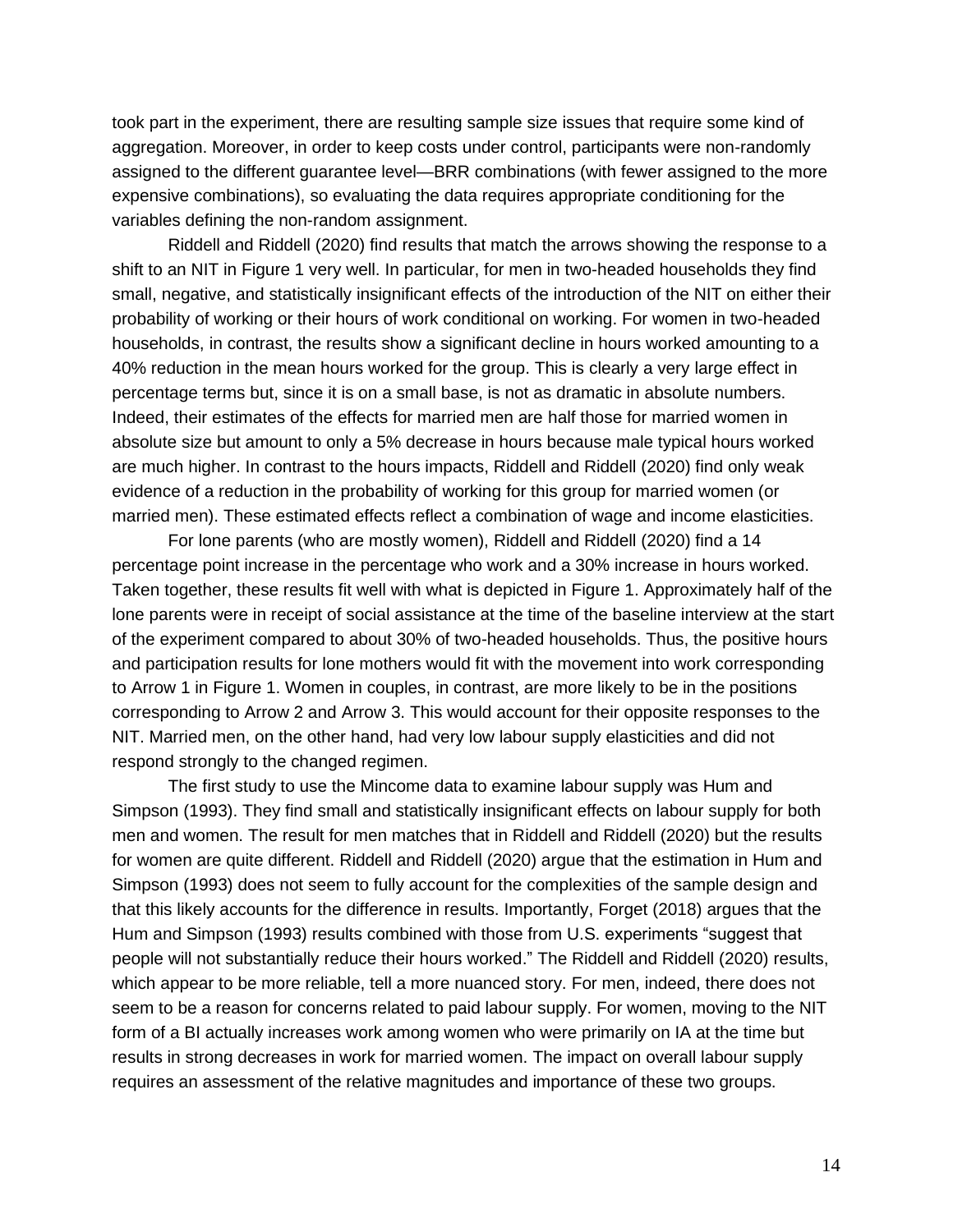The only other paper examining labour supply effects of the Mincome experiment is Calnitsky and Latner (2017). In this paper, the authors again focus on the saturation site in the Mincome experiment, Dauphin, Manitoba, in order to allow for potential spillover effects related to labour force participation (i.e., the possibility that if a significant proportion of a population reduce their participation in response to a transfer benefit then it becomes more socially acceptable for others who are not in receipt of the benefit to also reduce their participation). They first show effects using the 1971, 1976, and 1981 censuses, comparing outcomes at the town level between Dauphin and a set of comparable towns for what they call the participation rate (though, since their definition seems to be based on whether a person reported receiving a wage, it seems more likely that they are reporting employment rates). The figure based on this data shows that in raw form, Dauphin starts with a lower participation rate and moves lower in 1976 and lower still in 1981. However, once they re-weight the data in order to control for the fact that Dauphin has an older population (and getting older), they find a pattern that looks more like a treatment effect: zero difference in 1971, a negative effect in 1976, and zero difference again in 1981. The difference in differences estimate from this data implies a 3% decline in the employment rate, which is in line with other estimates.

The main empirical exercise in Calnitsky and Latner (2017) uses survey data from the Mincome experiment from Dauphin, the province-wide set of controls, and the treatments other than those in Dauphin. The latter group is scattered across communities so the authors argue that differences in effects between Dauphin and the other treatments represent any social spillover effects at the community level in Dauphin. The data are in the form of a balanced panel so, in principle, the aging effects that are important in the census work should not show up here. The fact that they include people who joined the study just before the study period might weaken this argument, though. Using the survey data, they find a negative (and trending down over time) effect of the experiment on the employment rate. They take means across 2 years prior to the experiment and across the 3 experimental years to construct difference-in-difference estimates. Based on comparing Dauphin to the controls, they obtain an estimated 11% drop in the employment rate caused by the experiment. They also find that the drop is 3% larger for the Dauphin treatments than the other treatments and argue that their large (11%) estimate combined with the 3% difference between treatments points to a social effect amplifying employment responses in Dauphin.

There seem to me to be several problems with this conclusion. First, their main figure shows a declining trend in employment for the treatments in the months before the experiment that is not present for the controls. Second, there is no discussion of whether the controls (many of whom likely lived in Winnipeg) are good matches for the Dauphin treatments. Later in the article, in Table 4, the authors show characteristics for the different samples. The Dauphin sample is much older than the controls (with 39% of the Dauphin sample being over age 50 compared to 13% of the controls) and less educated (with 19% of the Dauphin sample and 45% of the control sample being high school graduates). The older age of the Dauphin sample could explain a different trend in work compared to the controls as more of the Dauphin sample will be moving toward retirement. Third, the estimated effect for the Dauphin treatments relative to the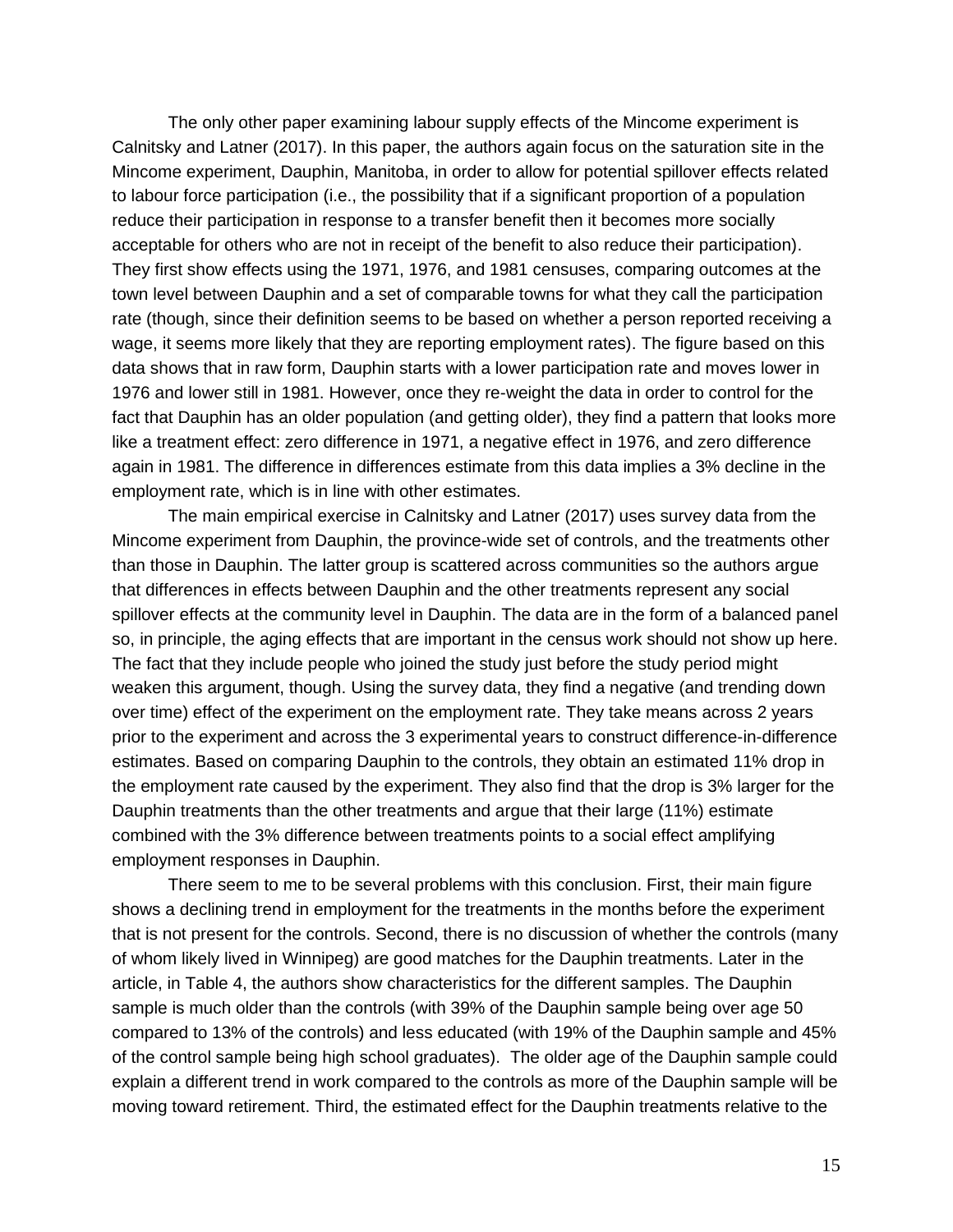other treatments is not statistically significant at conventional significance levels. Taken together, I believe that these results should be taken with a large grain of salt. To me, the empirical work has not established that there was a large employment effect in Dauphin from the Mincome experiment caused by social spillovers. The most plausible estimate is the censusdata-based-result, and it indicates an effect on employment in Dauphin that is in line with other studies showing negative but small employment effects.

# **U.S. NIT Experiments**

At roughly the same time as Mincome, four income maintenance experiments were run in the U.S. Riddell and Riddell (2020) summarize the findings from these studies as "the four U.S. NIT experiments generally found that the treatment group experienced a small but nontrivial reduction in labour supply with typically small negative impacts for men in two parent families, and larger effects for women in two-headed households than their male counterparts." Thus, the declines in annual hours of work were 5% to 7% for married men, 17% to 21% for married women, and 13% to 17% for single female-headed households. Estimates of decline in the probability of employment were approximately 3 percentage points for men (a 3.5% decline in the probability), a 6 percentage point decline for married women (a 22.5% decline in the probability), and a 7 percentage point decline for single mothers (a 16% decline in the probability) (Riddell & Riddell [2020] referencing Robins, 1985). Robins (1985) uses these estimates to derive estimates of the underlying substitution and income elasticities, finding a compensated elasticity of hours with respect to the wage of about 0.1 and an elasticity with respect to income of –0.1 for men. Simpson (2020), in a comprehensive survey of BI experiments reaches a similar conclusion about these elasticities. Both of these estimates are in line with other estimates showing inelastic labour supply for men. The estimates for women indicate substitution effects that are roughly double those for men for married women but income effects that are similar in size to those for men. In all cases, the reduction in the number of hours of work (or reduction in probabilities of employment) are not large but can be large in proportion to the (low) average hours worked by women in that period of time.

# **More Recent Estimates of Labour Supply Elasticities**

Are these results translatable to today? Forget (2019) points out that the 1970s in Manitoba was an environment in which married women worked few hours, and work and home roles for men and women were more strongly delineated. We can examine elasticity estimates based on other (non-BI experiment) data to try to gain some insight on this question. It is worth noting, however, that the data variation used in most other estimates does not incorporate increases in non-labour income of the size that is implied in most basic income proposals. Extrapolating these estimates to a basic income situation requires an assumption that elasticities are not bigger when income changes are much bigger.

Estimates of the elasticity of hours of work (conditional on working more than zero hours) with respect to the person's own wage for the U.S. show that this elasticity has historically been low for men while for women (and especially married women) what used to be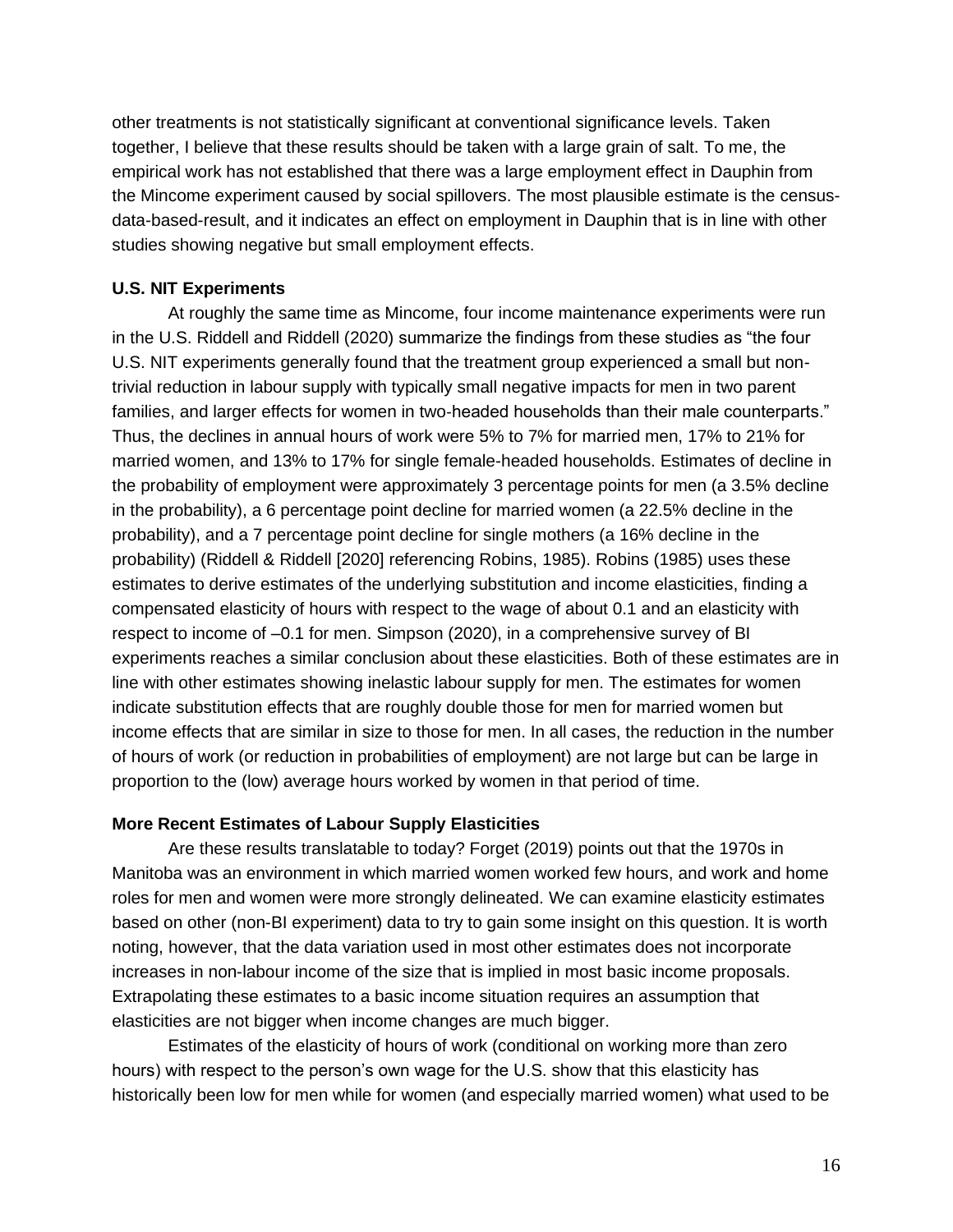a high elasticity has declined over time to the point that it takes similar values to those for men. Heim (2007), for example, finds that the own-wage elasticity for married women fell from 0.36 in 1978 to 0.14 in 2002, with the latter figure being similar to that for men. Similarly, he finds that the elasticity of participation with respect to the wage for married women fell from 0.66 to 0.03 over the same period. Morissette and Hou (2008) investigate the same issue for the period between 1980 and 2000 for Canada and also find a decline in the own wage elasticity for married women over time for nearly all their estimation methods. Dostie and Kromann (2013) provide the most recent and most complete labour supply elasticity estimates for Canada. They argue that the Morissette and Hou (2008) estimates are overly large because of a failure to adequately account for the impact of taxes on the net wage that workers face. Dostie and Kromann (2013) find very small elasticities for married women in their data period (1996 to 2005), using data from the Survey of Labour and Income Dynamics. Their preferred estimate for the elasticity of hours of work with respect to a married woman's own wage is 0.03—a very small estimate even compared to most estimates for men. Similarly, their estimate for the elasticity of participation with respect to own wage for married women is 0.01. They also carry out a quantile regression exercise that yields the very interesting result that the first decile of the hours distribution is much more responsive to a wage change (with an elasticity of 0.2) than higher deciles. Indeed, the upper half of the hours distribution shows virtually no response to wage changes. This fits with intuition that people who tend to work long hours are inherently hard workers (or have fiscal commitments that require them to work hard) and will tend not to react in terms of their hours of work to wage changes.<sup>4</sup> At the other end, Dostie and Kromann (2013) show that married women in the first quintile of the hours distribution are twice as likely to have young children as those with hours that put them in the top quintile of the distribution. Interestingly, their results imply that greater child care obligations may push women toward part time work but they remain responsive in terms of their hours of work to wage changes.

Dostie and Kromann (2013) also present estimates of the other key elasticities—the ones with respect to income. Their estimate of the elasticity of hours with respect to income is – 0.01 and for participation with respect to income is effectively zero.

Lemieux and Milligan (2008) examine the impact of a change in social assistance policy on employment and hours worked in Quebec using a regression discontinuity approach. In 1989, the Quebec government removed a benefit reduction affecting those under age 30. Prior to the change, SA recipients under age 30 received \$175 per month while starting on their  $30<sup>th</sup>$ birthday benefits jumped to \$507—a 175% increase. With the policy change, people under age 30 received the full benefit amount. Their estimates imply that the benefit increase led to between a 3 and 5 percentage point drop in the probability of being employed for less educated men without children. The drop in total hours worked at the same point implies that there was little change in hours worked conditional on working and that all the adjustment was at the extensive margin. They do not try to turn their estimates into an elasticity. To do that, one must

<sup>&</sup>lt;sup>4</sup> This is not to say they do not react at all to tax increases. They may react by taking actions to avoid the taxes such as working under the table. These estimates just say they do not react in terms of their work hours.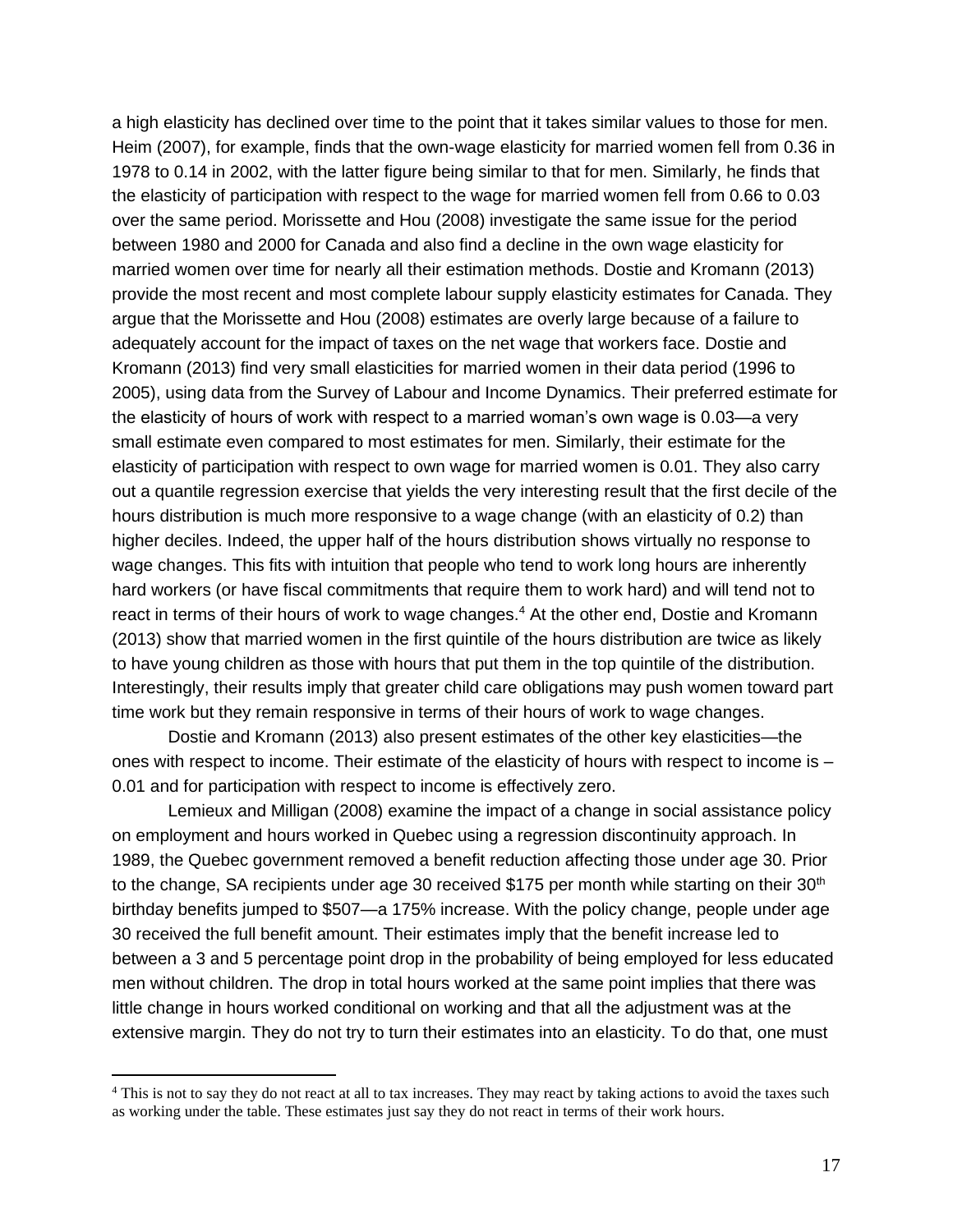take account of the fact that these men would not have been in receipt of benefits the whole year so the increase in their income is unclear. Lemieux and Milligan show that total SA annual income for the affected group went up by about one-third of what one would predict if they were on SA the whole year. Given that the employment rate for this group was approximately 66% just before age 30, the 5 percentage point estimated decline amounts to a 7.4% drop. If we divide the 175% increase in benefits by 3 (to fit with their expected usage rate of SA based on the income numbers) and use the resulting number with the employment rate change then we get that an upper bound on the implied elasticity is –0.13. The lower bound estimate (using the lower bound estimate of a 3 percentage point decline and the full 175% income increase) would be an elasticity –0.026. The upper bound fits with estimates in the broader literature while the lower bound is closer to the estimate from Dostie and Kromann (2013).

It is helpful to add the perspective of estimates of labour supply elasticities from other countries. Blundell and MaCurdy (1999) provide a summary of the relevant literature up to the late 1990s and conclude (based mainly on U.S. estimates) that the married male elasticity of hours with respect to wages is approximately .08 while the comparable elasticity for married women is .78. For income elasticities of hours of work they conclude the relevant number is -.05 for married men and –.20 for married women. However, as we have seen the elasticities for married and lone parent women have been converging to those for men over time.

One common result (evident in many of the Canadian estimates we have discussed as well) is that the elasticities of participation are higher than those for hours of work conditional on working. This consensus has been heavily influenced by work on the effects of the U.S. Earned Income Tax Credit (EITC) on work choices. Until recently, the consensus arising out of the EITC research is that the elasticity of participation with respect to the wage is about 0.3. However, Kleven (2020) questions this conclusion, pointing out that the timing of changes in employment rates for women with different numbers of children do not fit easily with the actual timing of EITC policy changes. Instead, he argues that increases in female participation rate changes in the mid-1990s (near the time of one significant expansion in EITC) can be better accounted for by changes in access to welfare combined with a booming labour market. He argues that the participation elasticity related to EITC wage subsidies is much smaller than the consensus while policy changes that reduced access to welfare had larger effects.

The sources of variation in most of the recent estimates of labour supply elasticity (mainly related to changes in tax rates) may not do a good job of identifying the effects of a basic income, which comes in the form of a permanent increase in a basic income guarantee. There are, however, some articles with variation that comes closer, in some regards, to what would happen with a BI. For example, Cesarini et al. (2017) examine labour supply responses to lottery winnings in Sweden. The lottery prizes vary in size and correspond to large, one-time increases in wealth. This is obviously not the same as a BI but does provide some insight into how people react to exogenous increases in non-work related income. They find that the lottery winnings induce reductions in earnings, with the marginal propensity to earn over the lifetime effect being in the range of –0.15 to –0.17 for younger lottery winners. These are similar to the upper values we observed in Lemieux and Milligan (2008), though they correspond to earning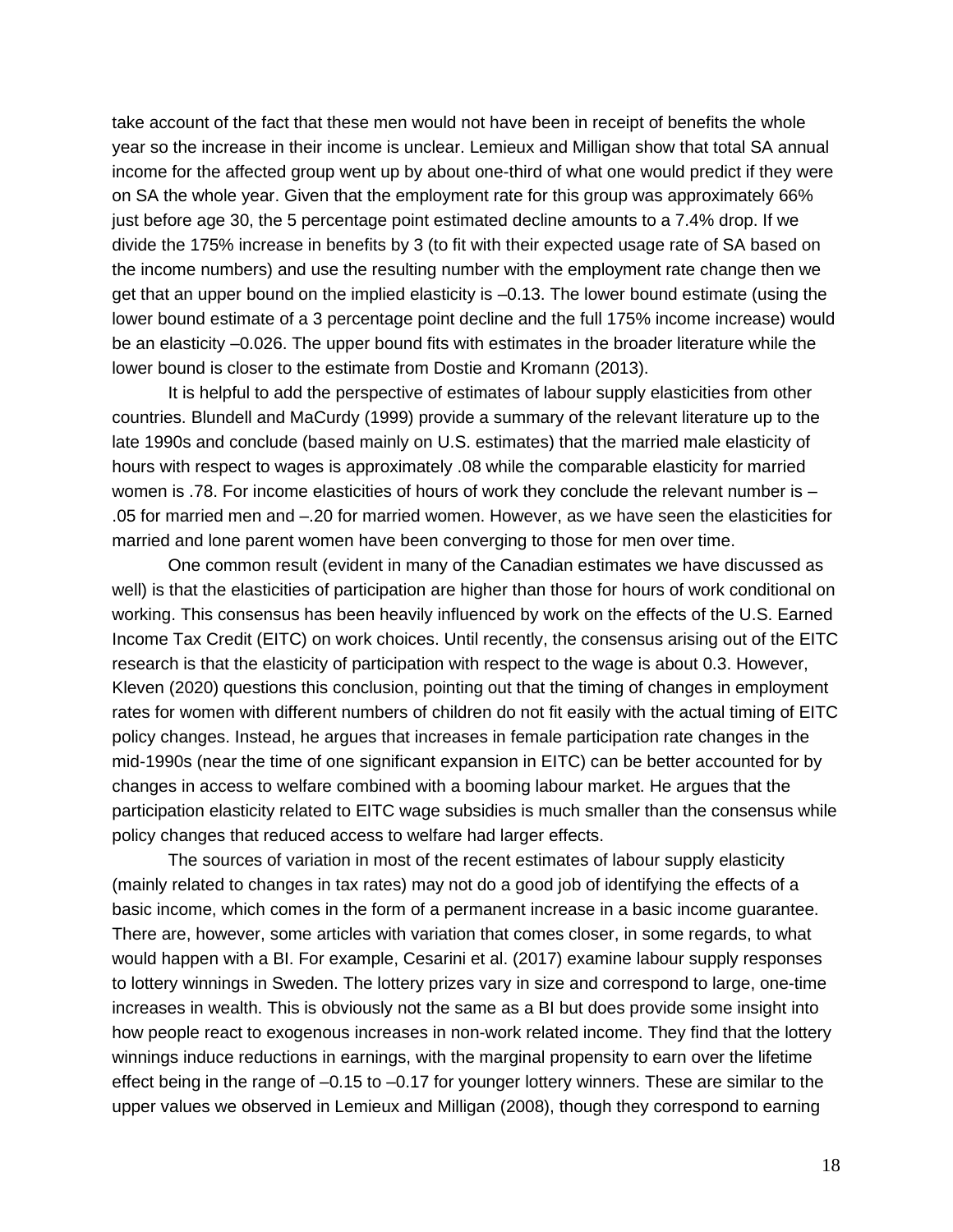over the lifetime. Later, I will discuss possible changes in short term dynamics happening even within the context of a given set of longer term effects.

More directly, Jones and Marinescu (2018) examine the labour supply effects of the Alaska Permanent Fund—an actual BI. The Permanent Fund payments are made to all residents of Alaska and vary with the price of oil but tend to be in the range of \$1,000 to \$2,000 per year. One might not expect a payment as small as this to have strong effects, though the authors note that it is paid per person and includes children, so a family of four could receive a payment as high as \$8,000. In addition, the variability of the payments (with actual suspensions of payments in some years) may mean that these payments do not provide the type of stable stream on which one would base work decisions. In fact, Jones and Marinescu find no impact on the employment rate, though some increase in the rate of people working part time. They attribute the lack of an employment rate effect to increased demand effects since they observe increases in consumption at the same time. Their empirical approach is a synthetic controls approach, finding an optimal mix of comparison states based on years before the 1982 introduction of the fund. One flaw is that the states chosen were not oil rich states, so might not have followed the same path as Alaska during the oil price increases in the 2000s. But in any case, these results fit with the lowest end of the income elasticities discussed here. The Finish basic income experiment similarly shows small labour supply effects. This experiment is not really a basic income since payments lasted only two years and were limited to people in long term receipt of unemployment insurance. The results show small relative increases in employment among the recipients of the new benefit in the second year of the experiment (which would fit with Arrow 1 in Figure 1) but these results are confounded by other changes in the system that took place in that year. In the first year of the program there were no differences in days of work between the treatment and control.(Kela(2020))

#### **Single Adults Without Children**

A key feature of the existing literature is that it is heavily focused on married women and lone parent women. There are also many estimates for married men, though fewer. But there are very few estimates for single men and women without children. This could be, partly, because these people get few or no benefits under U.S. transfer programs so there is little of that type of variation to use to identify the elasticities. But whatever the reason, this lacuna in the literature is important in the current circumstance since it is exactly this group that raises the greatest policy concern. Parents with children will receive benefits from the Canada Child Benefit (CCB). If a BI were to be introduced, its primary purpose would be to cover single adults without children so it is their labour supply responses we need to understand.

Historically, one could have argued that we can narrow the question further since the labour supply elasticities of males of working age were seen as essentially zero. Men worked. But the participation rates of males whose highest level of education is a high school diploma has dropped from 95% in the early 1990s to just below 90% just before the onset of COVID-19. The declines for those who do not complete high school are much larger but this group has been declining in importance, with about 19% of 25-to-29-year-olds not having completed high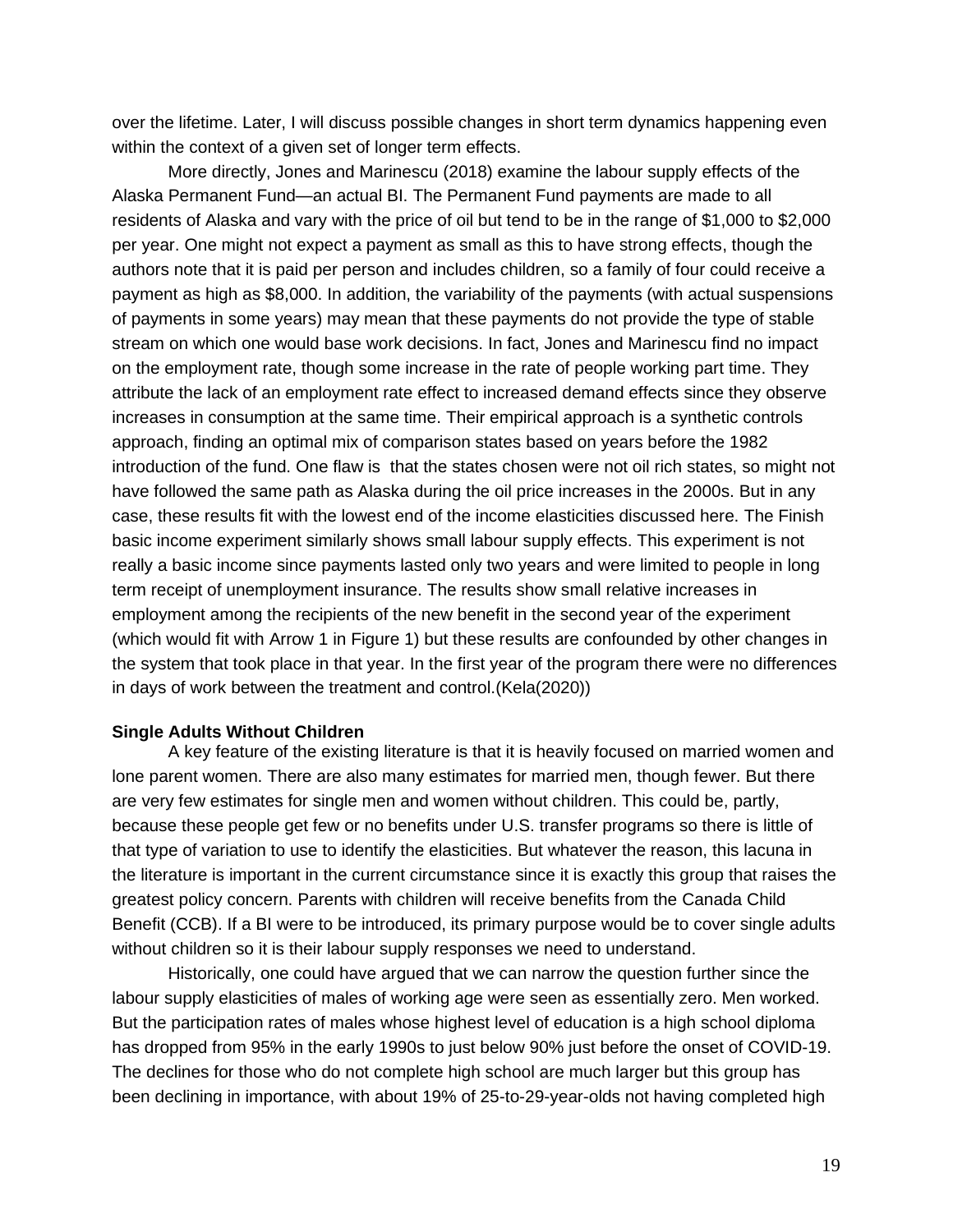school in 1997 compared to about 10% of that age group not having completed high school 20 years later. These declines are not as large as what has happened in the U.S. where deaths of despair among less educated men has become a point of real concern, but they still could indicate that one can no longer simply assume that the men, who would be most likely to use IA or be most dependent on a BI, will be inveterate workers. The only real estimate we have for this group for Canada comes from Lemieux and Milligan (2008). The Quebec policy change they study was available for and most relevant to young men and women with low educational achievement. As we have seen, they find that a large change in available benefits led to a 3 to 5 percentage point drop in the employment rate of this group. The implication is that this group will respond to benefit changes, though the elasticity is still relatively small.

# **Rough Guesses of Labour Supply Effects from Introducing a BI**

Based on our preceding walk through the literature, we can form very rough guesses of what the introduction of a basic income would do in terms of hours of paid work in B.C.. To do this, I will consider an NIT plan with a \$20,000 guarantee per person and a BRR of 50%. This fits with the idea of using a BI to eliminate poverty and is on the upper end of the guarantee levels that have been proposed. The tax back rate is chosen as a result of the earlier discussion pointing out that BRRs much above this would not actually reduce the welfare wall for most IA recipients. The break-even income level under this plan is \$40,000, implying that the BRR would be added to tax rates associated with Employment Insurance (EI) and Canada Pension Plan (CPP) for some individuals. This would raise the total METR to approximately 75%. My goal is to focus on the incremental effects of a BI plan and so I will focus attention on the 50% BRR associated with that plan.

To form an estimate of the labour supply effects of this program, I will break the population up into groups based on their predicted effective tax rate changes in the switch from the current system to a BI. Funding the BI would involve increases in taxes for higher earners but I will ignore increases in taxes for those above the break-even income level based on findings that people whose hours of work are above the median have essentially zero elasticities of labour supply. One of the main benefits from this exercise is less the final number than as a way of organizing our thoughts about who would be most affected and what hours they work under the current system.

Working from the estimates in the labour supply literature, I will assume that the elasticities are the same for men and women and, will not use gender as a dimension for forming the affected groups.

I will examine the work implications of the BI scheme in two ways. First, in order to directly address arguments about a BI reducing the welfare wall, enabling some people to move off of benefit receipt and into work, I will create predictions for those in receipt of IA in a month under the current system. Second, because we are concerned about hours of work for a broader population (some of whom may use IA at times), I will provide estimates broken down into a set of demographic groups: single adults without children, lone parents, couples with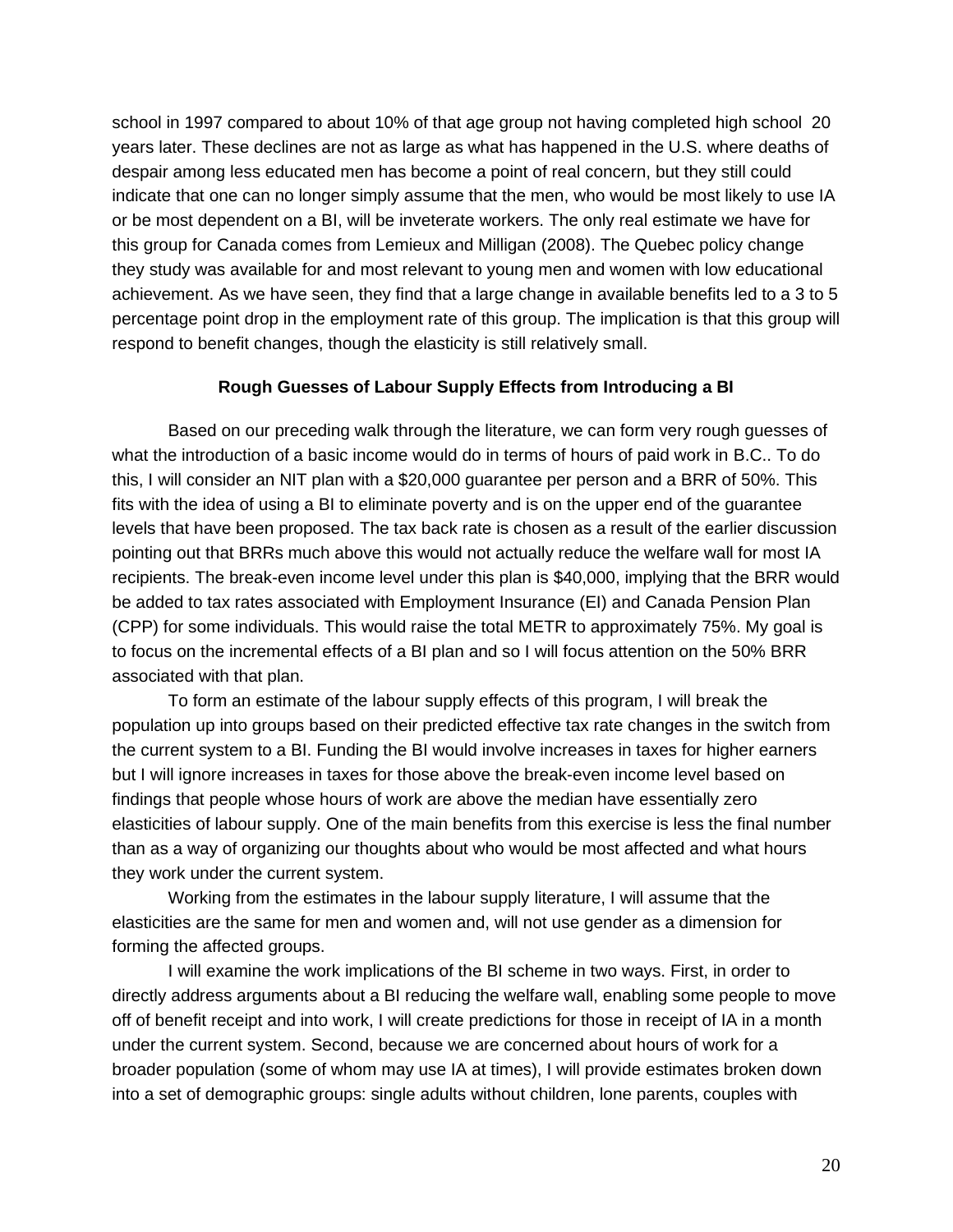children, and couples without children. Breaking the exercise down in this way allows for different responses for groups that are treated very differently under the current system. Throughout, I will focus on the age 19-to-64-year-old population who are not students since both students and those over age 64 have access to other support programs and the added provincial BI I am considering would not apply to them as a result.

## **People Currently Receiving Income Assistance**

People currently receiving income assistance should be treated separately for several reasons. The first is that they are the ones who face the welfare wall that a BI is intended to help dismantle. The second is that we have some estimated elasticities that are estimated directly for this group. The third is that the disabled make up a significant portion of the IA population and require special consideration.

# *People Receiving Disability Assistance*

As shown in Petit and Tedds (2020), the IA caseload consists of: 71% on disability assistance (DA); 22% expected to work (ETW); 5% persons with persistent multiple barriers (PPMB); and 1.5% excused from work. Among those on DA, approximately 14% have some earnings in a month and their mean earnings are at almost exactly the annual earnings exemption. Thus, a minority of DA recipients work and those who do work appear constrained by the earnings exemption (recalling that the BRR is 100% beyond the exemption). For the remainder of DA recipients, a basic income scheme that would increase their income would likely not induce them to work and since they are already not working and not near the (relatively high) earnings exemption, the reduction in the BRR is unlikely to affect them. The PPMB and excused from work category recipients are explicitly not available for work. Putting this together, 61% of the caseload are DA recipients who are unlikely to have their non-work status changed by a BI (i.e., 71% of the caseload times the 86% who are not working) and a further 6.5% are in other non-working categories. Thus, just over two-thirds of IA recipients will not have their hours of work altered by a BI.

This is an important first point—if the reason to introduce a BI is to lower the welfare wall, this is simply not relevant for the majority of IA recipients.

For the 14% of DA recipients who do work, their mean earnings are \$1,000 per month. If we assume they are working at the minimum wage (currently \$14.60 per hour in B.C.), this corresponds to 68.5 hours of work per month. We can break their response to the introduction of a \$20,000 BI into decisions about whether to work at all and decisions about how many hours to work if they do work. Their incentives in the decision of whether to work or not are affected by the increase in their income if they have no earnings from the current level of \$14,196 on an annualized basis (for a single adult with no children—a category that makes up 88% of the DA caseload [Petit & Tedds, 2020]) to \$20,000. This represents a 41% increase in non-earned income. If we use the estimated upper bound elasticity we obtained from the Lemieux and Milligan (2008) numbers of –0.12 then the probability of participation would fall by 5%. Since we are examining a group who all work, this means that 5% of these people would stop working.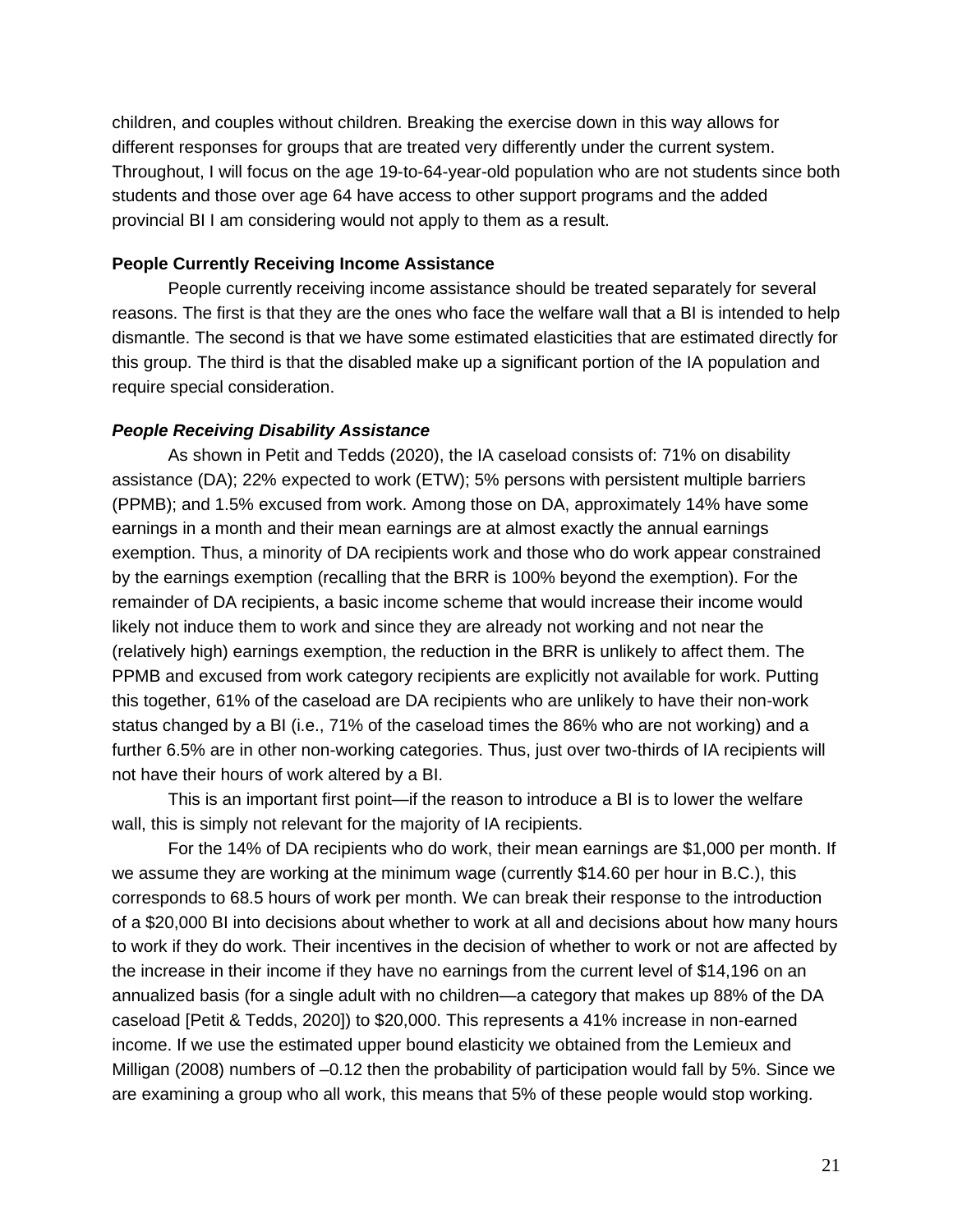Alternatively, we can express this in terms of the proportion working among all DA recipients, implying that the proportion working would decline by 5%, or from 14% to 13.3%.

At the same time, this group would move from the current situation with a 0% BRR for earnings below the earnings exemption to one with a 50% BRR starting with the first dollar earned with the BI. The relevant elasticity for this is the elasticity of participation with respect to the wage. Dostie and Kromann (2013) provide an estimate of 0.01 for this elasticity. While this is a small elasticity, it is being applied to a very large increase in the BRR. Since we cannot divide by zero, we can approximate the increase by replacing the initial 0% BRR with a 1% BRR in the calculations. Given this, the BI system represents a 5000% decrease in the net wage. Applying the elasticity implies a 50 percentage point decline in the probability of participating. Putting this together with the income effect implies that three-quarters of this group would stop working (alternatively, expressed in terms of the percentage of everyone on DA who works, that percentage would drop from 14% to 7%). Of course, it is possible that a new BI scheme would retain a substantial earnings exemption, which would greatly reduce these implied effects.

There is one substantial caveat to this conclusion. The estimated elasticities we are discussing assume that there is a continuum of people differing in their tastes for work. The increase in income at zero hours of work created by the introduction of the BI would then induce people who were working a very few hours to stop working. But we have a situation where the people who are working are not working just a few hours—they are working enough to be at the earnings exemption. This could arise if there are fixed costs to working (which is plausible for people with a disability—they face extra costs in terms of adjustments to allow them to work at all). But this means that the estimates from the literature might not apply here. One could, as the elasticities in the literature suggest, have large drops in participation but it could also be the case that those who choose to work when facing this fixed cost have a strong inclination to work and will continue to do so even when the income they would earn when not working goes up substantially. Given this, it is best to see our first estimate as an upper bound on the decline in participation, with a lower bound of zero.

We can also think about the work hours adjustments among those who work. Since virtually all workers seem to be working at the earnings exemption level, we can focus our attention on what happens at that point. Again, there is an increased income effect. In this case, these individuals would be earning \$12,000 per year but that would be taxed back at 50%. Thus, their total income under BI would be  $$20,000 + 0.5^* $12,000 = $26,000$ . In comparison, under the current DA system, they would get \$14,196 (the basic amount) plus their earnings of \$12,000 for a total of \$26,196. Thus, at the number of hours they are currently working, their income would actually decline slightly under the BI scheme, which would tend to push them toward working more. At the same time, they face a complex change in their net wage. For hours below the amount that put them right at the earnings exemption, they face a higher tax rate (lower net wage) than under DA alone. That would tend to push them toward lower hours of work. On the other hand, this is a group that might have chosen to work more hours in the absence of facing the 100% tax rate beyond the exemption. Under BI, that tax rate is reduced to 50%, implying a higher net wage and a movement toward more hours. As in our discussion of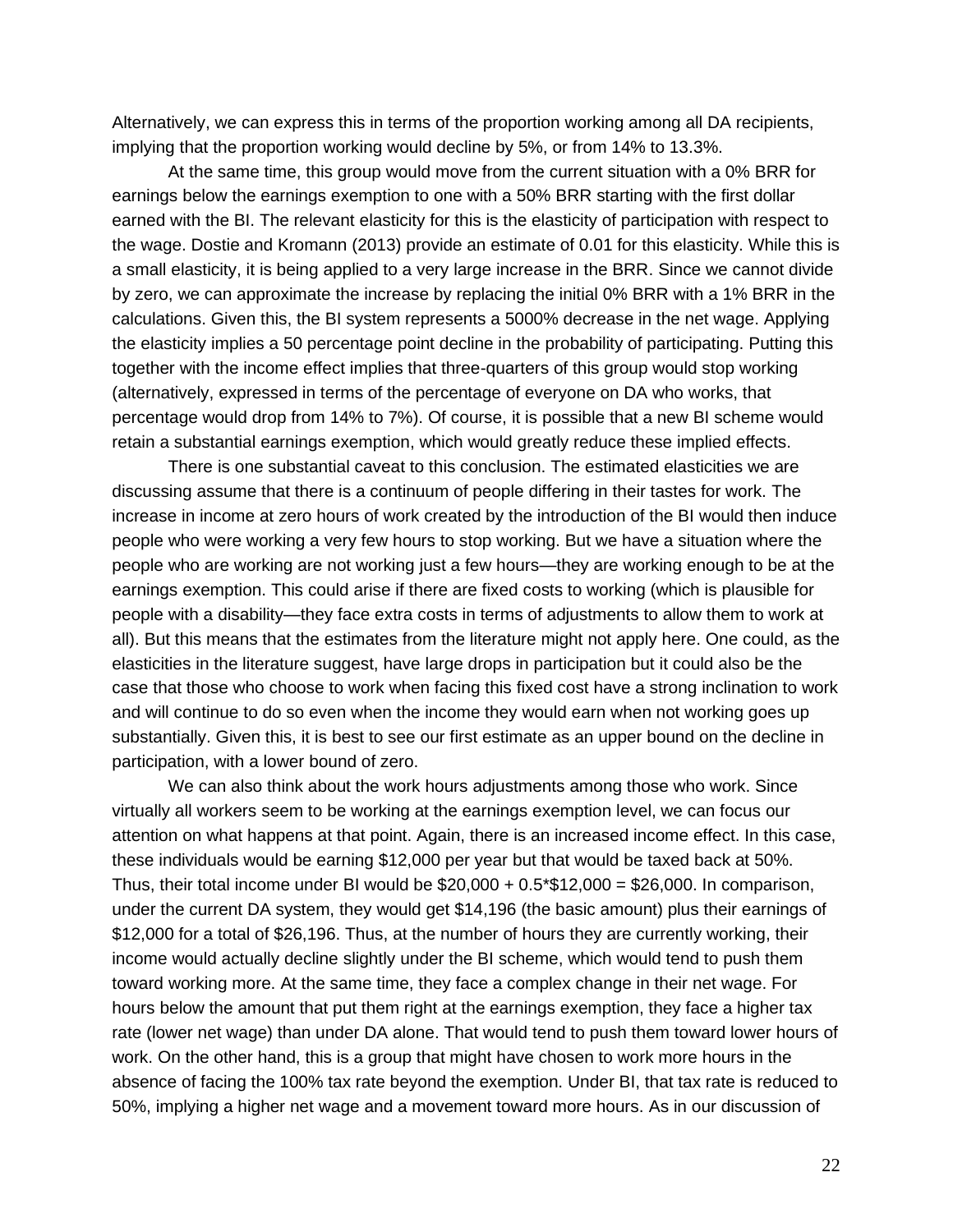the participation rate, the net outcome will depend on the distribution of preferences about working among those who choose to work under DA. For those with more inclination to work, the combination of the reduced income and the higher net wage above the earnings exemption point will push them to working more. For those with a lower inclination toward work, the income effect will work in the opposite direction to the lower net wage they face at lower hours of work. Without any way to get guidance on the relevant distribution of preferences, and guided by the small elasticities of labour supply in the literature (which, again, do not exactly apply here), a reasonable guess is that there would be a near zero change in hours worked for those who continue to work.

Putting this together, one bound on the effect on hours worked for those on DA would be that 7% of those on DA would move from working 68.5 hours per month to zero hours. This is a substantial effect for the DA group but not for the total hours worked in the province. With 108,000 people on DA in 2019 this would amount to 7,560 people times 68.5 hours per month or 518,000 hours per month or approximately 6.2 million hours per year. This sounds like a large number until one realizes that workers in B.C. work about 370 million hours in a month so that this decrease amounts to 0.14%. And, of course, our lower bound estimate is a zero effect.

## *Expected to Work*

For individuals expected to work (ETW), approximately 7% earn income while in receipt of benefits in a month based on numbers provided by the B.C. Ministry of Social Development and Poverty Reduction. Of those on ETW benefits, three-quarters are single adults without children and about one-quarter are lone parents (Petit & Tedds, 2020). The former face an earnings exemption of \$400 per month while the latter have an exemption of \$600 per month. We do not have the mean earnings for those who earn, but if the single adults without children were to work to the earnings exemption limit at the minimum wage then they could work 27 hours in a month. Given that there were approximately 30,000 single adults on ETW benefits in a pre-COVID-19 month and 7% of them (2,100) worked, this amounts to 56,700 hours of work in a month at most. Based on the fact that estimates of hours of work elasticities tend to be small, there is no point in making fine calculations about possible changes in hours worked conditional on working for this group. Instead, I will focus on the participation margin.

For the ETW recipients, monthly benefits amount for a single adult are \$760. A \$20,000 BI would imply an increase of \$907 per month for these people—a 119% increase. Using the upper and lower bound estimates for the participation elasticity from Lemieux and Milligan (2008) of –.13 and –.03, the implied change in the employment rate for the ETW single adults would lie between an upper bound of a decline of 1.1 percentage points (from 7% to 5.9%) and a lower bound decline of 0.25 percentage points (from 7% to 6.75%). These effects would be offset by the impacts of the reduced BRR. The earlier discussion of participation tax rates suggests that the reduction in those tax rates from moving to the BI scheme would be small. The maximum PTR under the current system occurs at about \$14,000 and amounts to about 65% (if one ignores taxes other than those related to IA). Thus, a shift to a BI with a 50% BRR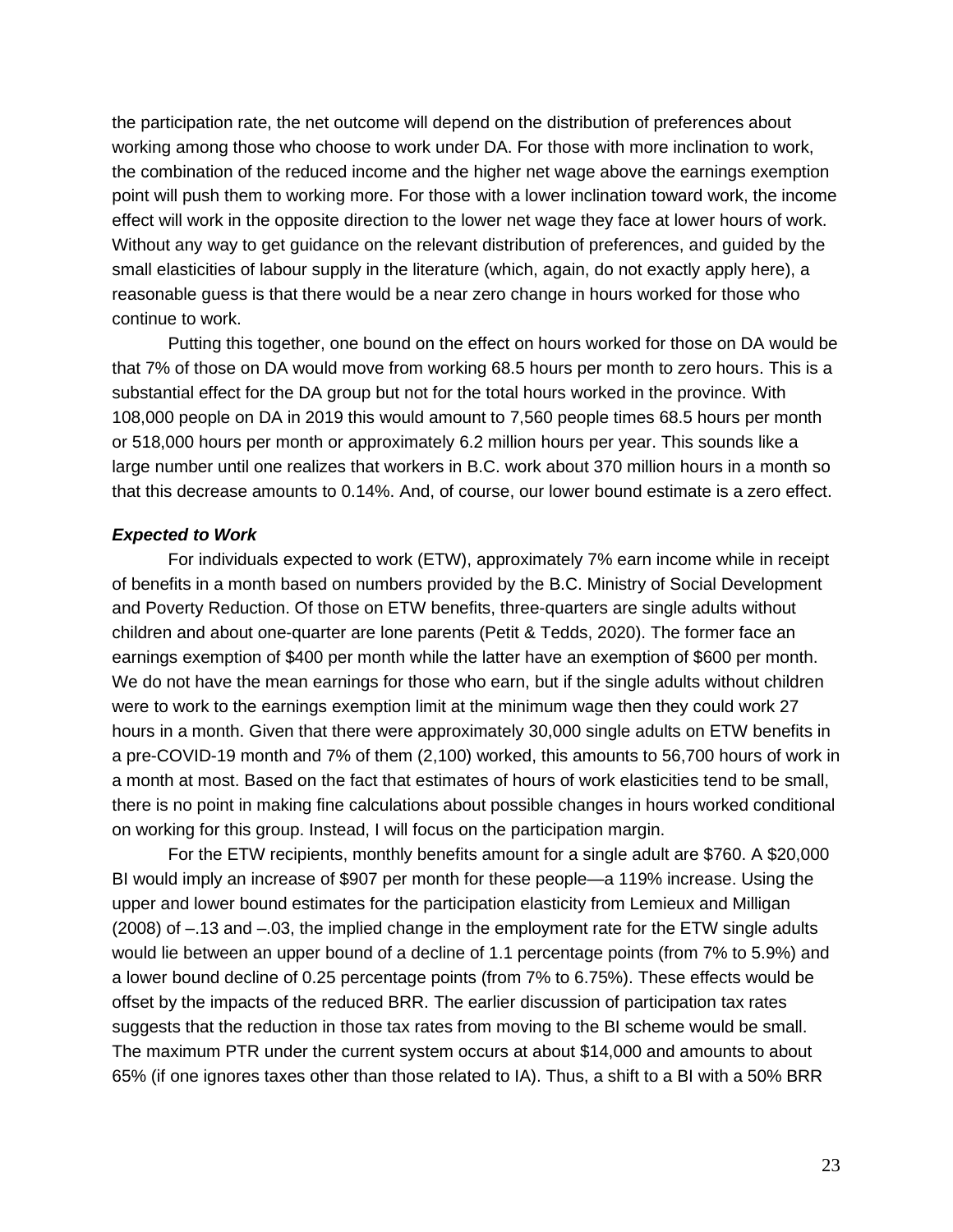amounts to only a 15% drop in the PTR (with the BRR constant in a BI scheme, it is equivalent to the PTR).

We can work with a lower bound elasticity of participation with respect to the wage of 0.01 from Dostie and Kromann, and an upper bound elasticity of 0.3 from the U.S. literature (at least, prior to the Kleven [2020] study). This implies a lower bound on the increase in the probability of work from lowering the welfare wall of .01 percentage points and an upper bound of 0.32 percentage points. Putting these together with the income effects, the largest predicted decrease in the percentage who work (formed by using the largest income related decline with the smallest wage related increase) is 1.1% (from 7% to 5.9%). The other extreme estimate (formed by using the smallest income related decline with the largest income related increase) is an increase in the percentage employed by .07 percentage points (from 7% to 7.07%). Thus, the estimates from the literature imply that the combination of increased income and lowering the welfare wall could have effects ranging from small decreases in the employment rate to (even smaller) increases in the employment rate. Since the increases depend on large employment responses to wage increases that are currently being questioned in the literature, it the most likely impact is a small decrease in employment.

Taken as a whole, these calculations suggest that a move to a BI will have very limited welfare wall lowering effects for the existing IA population. These mostly do not apply to the majority of IA recipients (those on DA), and for those on ETW benefits the estimated effects are very small.

# **Demographic Groups**

# *Single Adults Without Children*

For this group, the relevant benefit when not working will be expected to work (ETW) benefits.<sup>5</sup> For the ETW recipients, monthly benefits amount for a single adult are \$760. A \$20,000 BI would imply an increase of \$907 per month for these people—a 119% increase. Based on the 2016 Canadian census, single adults (age 19 to 64) in B.C. have an employment rate of 79.7% when non-employment is defined as not working at all during the 2015 calendar year.

I will compute the expected effect on hours of work for single adults without children using the elasticity estimates discussed earlier in combination with census data. Specifically, I will use the actual hours worked and market income for this single adult group observed in the census. The alternative would be to calculate effects at each hour using differences between a budget constraint drawn under the current system and one for the BI to calculate impacts on income and BRR at each point. Moving from that to an overall number would require having a distribution of people across hours of work. Instead, I am using the observed income for each

<sup>&</sup>lt;sup>5</sup> The obvious other potential source of benefits is Employment Insurance, but given its complex inter-relation with work patterns, it is difficult to incorporate and I will leave it aside for now.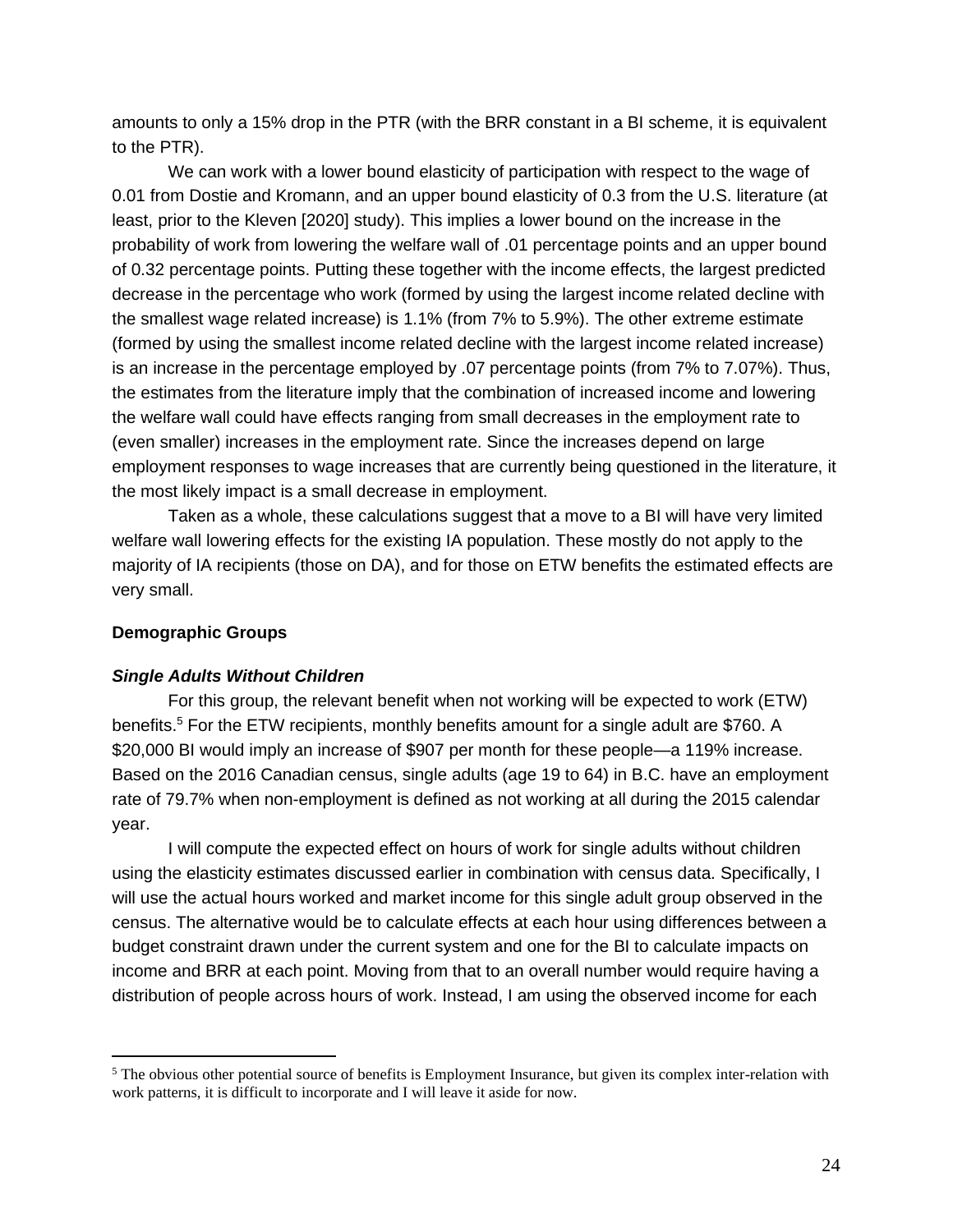person. This takes into account the actual usage of systems; for example, that people may have access to IA benefits but do not use them in most months.

I will focus on individuals with market income below the break-even level (= \$20,000/0.5 = \$40,000). This ignores the Arrow 3 movement in Figure 1 but calculating those movements would require estimating a full model of preferences. For each person in our single adults group with market income below the break-even level, I first calculated the difference between the income they would have with the BI and their actual income. I then used that in combination with estimates of the elasticity of hours of work with respect to income to calculate implied reductions in hours of work through this channel. I used, as a lower bound, the estimate from Dostie and Kromann of –.01 and as an upper bound the estimate by Robbins from the U.S. NIT experiments of –0.1.

In addition, I calculated the decrease in hours worked because of the increase in the tax rate by 0.5 (the BRR associated with the BI). To do this, I first computed hours of work in the year using the categorical variable in the census showing weeks of work in combination with whether the weeks were part or full time. I used the mid-point of the weeks categories and assumed that part-time workers worked 19 hours per week and full-time workers worked 40 hours per week (the means in the Labour Force Study). I then used Dostie and Kromann's result that the wage elasticity was sizable below median hours but zero above it. In particular, I assumed an elasticity of 0.1 for people with hours below the median and zero for those with hours above the median.

Finally, I added the hours loss from the two sources. If the implied reduction in hours was equal to or greater than the actual hours worked for the person, I assumed that the person withdrew from working. Thus, this approach yields the effects on total hours of work in the economy through both reductions in hours of work for those who continue to work and withdrawal from the labour force. The lower bound estimate of the percentage in our below break-even income level group who withdraw from work is 0.4% and the upper bound is 3%. The estimates imply a decline in hours of work between 2.2% and 10% for the group of single adults without children whose income was below the break-even level. These estimates are sizable but in line with estimates such as those from Lemieux and Milligan (2008). Hours worked by our group, though, make up 6.5% of all hours worked in the B.C. economy in the census year. Thus, the impact on total hours worked in the economy through this group is between 0.15% (lower bound) and 0.65% (upper bound). As a consequence, if we focus on this specific group, the hours implications for them are substantial but they amount to small (though, at the upper bound, not completely inconsequential) impacts for the economy as a whole.

## *Lone Parents*

We can make the same type of calculations for lone parents as those for single adults without children. For a single parent with one child, the IA monthly benefit is \$1,096, or \$13,152 on an annual basis. They also get a Child Opportunity Benefit (COB) of \$1,600 (if their income is below \$25,000) and a CCB payment of \$6,765 if they have one child under the age of six and their income is less than \$31,000. This amounts to total benefits of \$21,517. I have assumed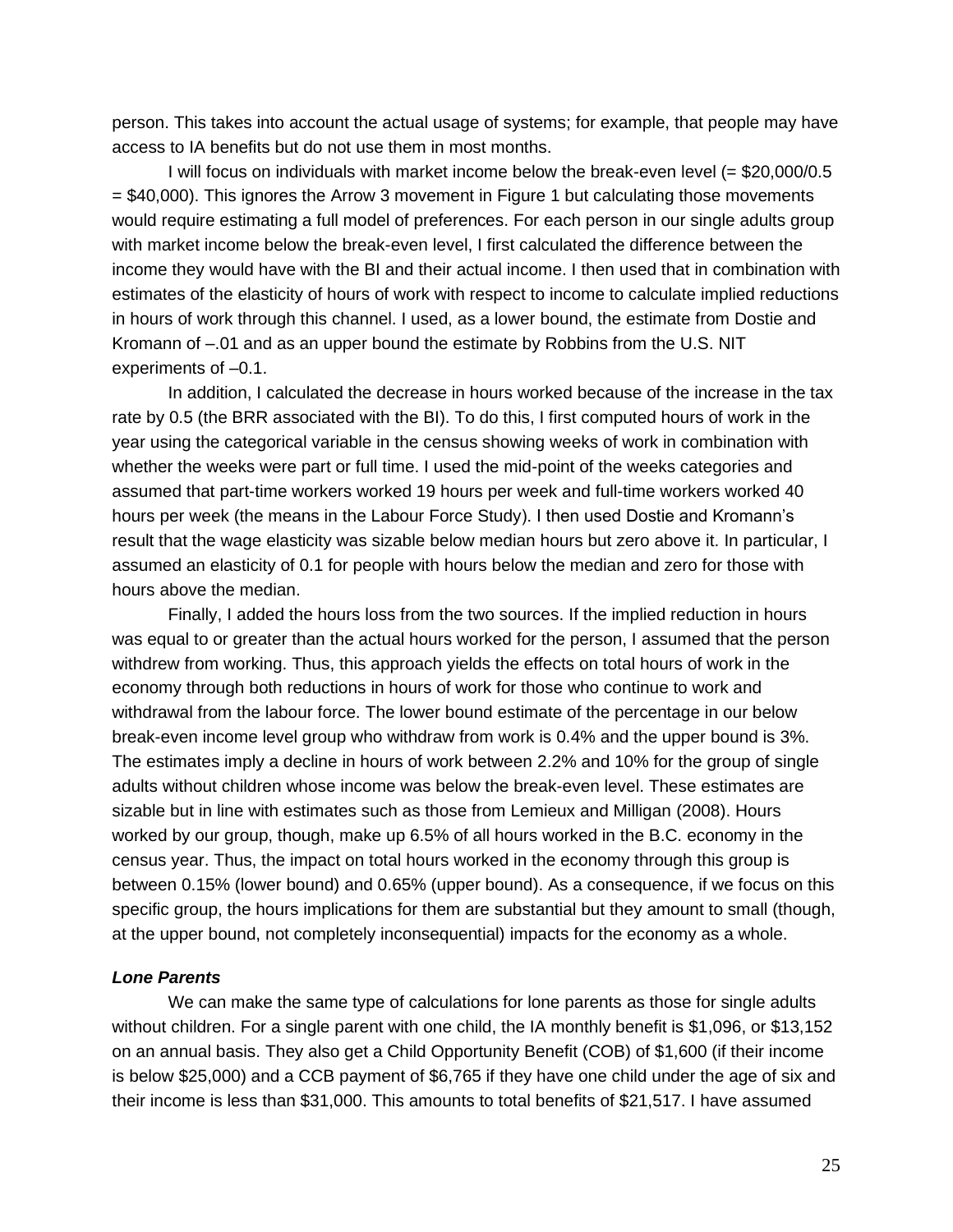throughout that the CCB and COB would remain in place under a BI scheme. Thus, the guarantee level for a single parent with one child would be \$28,365 under the proposed BI plan. In addition, as with the single people without children, their BRR would be reduced from 100% to 50% and there would be no earnings exemption.

For this group, the shift of the BI represents a smaller (32%) increase in their income guarantee but because the distribution of earned income for lone parents is lower than that for single adults, the mean increase in income for people in our census sample is larger for lone parents. As a result, the implied decline in person hours of work for lone parents is between a lower bound of 10% and an upper bound of 27%. It is worth noting, again, that for this group the fact that there is no earnings exemption in our BI scheme has an impact. This is the opposite of the situation in the Mincome data where the NIT reduced the welfare wall to working. As with the single adults, the group of lone parents below the break-even point is small enough that their impact on total hours worked in the province is small. The introduction of the BI scheme would reduce total hours by between .11% and .28%

## *Couples with Children*

For a couple with one child, the IA monthly amount is \$1,261. The COB is, again, \$1,600 and the CCB is \$6,765 for families with incomes under \$31,000. Thus, the total annualized amount under the current system is \$23,497. If we use the square root of 2 rule for adults to compute the BI payment for the couple, that amounts to \$28,000. Then, adding in the COB and CCB, their total income guarantee would be \$36,385, representing a 55% increase relative to the current situation. I again use 2016 census data which refers to the 2015 calendar year for income—prior to the introduction of the CCB. To get an estimate of income changes associated with switching to the BI from the current system, I add \$2300 (the amount that Najjarrezaparast and Pendakur (2020) report as the typical annual increase in benefits associated with shifting from the former system to the CCB for a family with one child) to the income for all families. Again, I assume those with predicted hours declines that are greater than their actual hours of work withdraw from the labour force. Thus, the estimates again include both extensive and intensive margin adjustments. As with the previous exercise, I assume that only those with household incomes below the break-even level adjust their hours.

The result of this exercise is a decrease in hours worked for couples with children of between 5% and 14% and a decline in the overall hours worked in the B.C. economy by between 0.15% and 0.44%.<sup>6</sup> Under the upper bound income elasticity, approximately 5% of this group would withdraw from work in response to the introduction of the BI. Thus, as with the single adults, the impact is significant for this group but the impact for the economy as a whole is smaller.

<sup>6</sup> Recall that my calculations imply a zero effect on hours for those with income above the break-even point.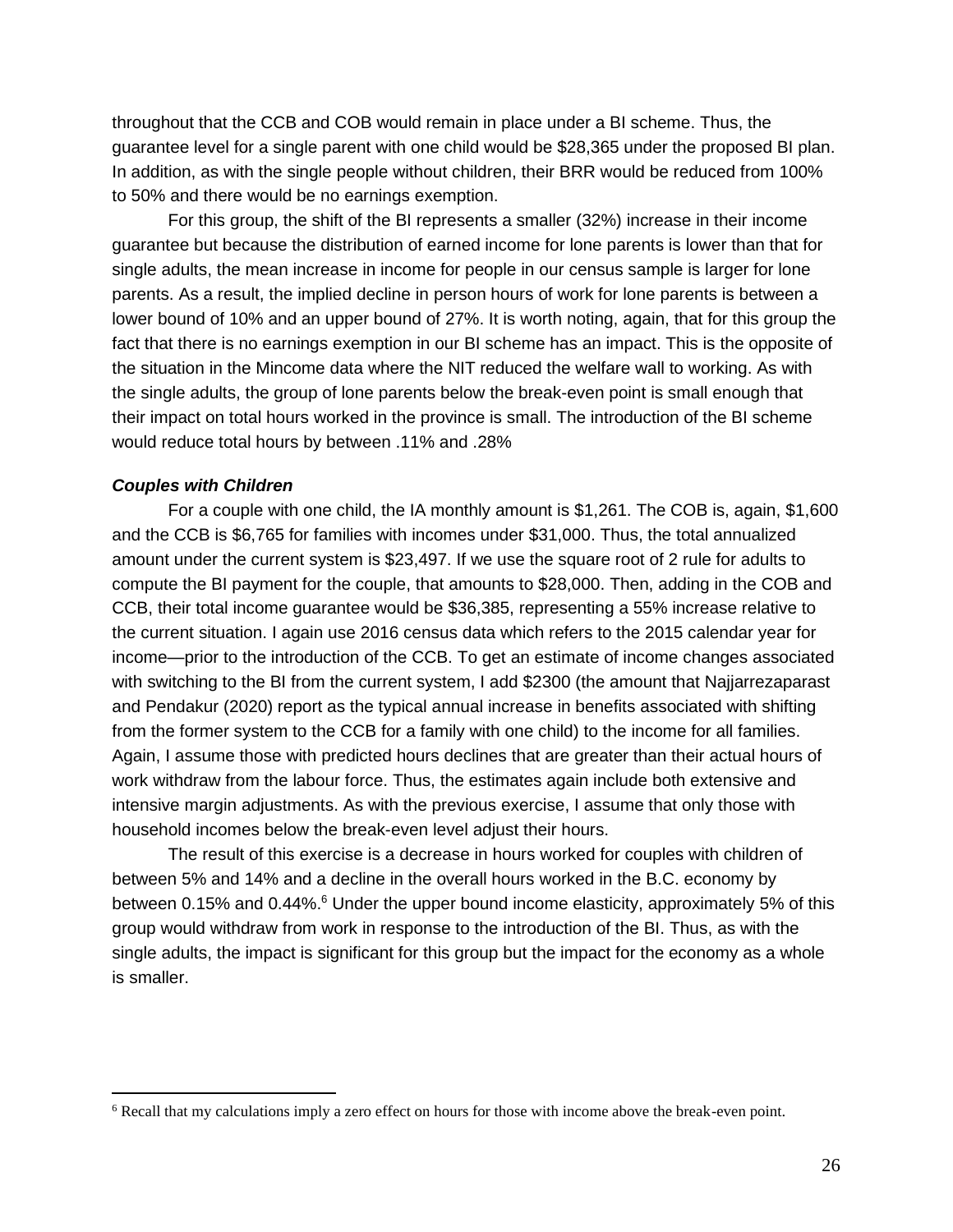## *Couples Without Children*

Finally, I examine the predicted impact on hours for couples without children. Their monthly benefits under IA amount to \$1,077, or \$12,924 on an annualized basis. Their BI base income (using the square root rule for families) is \$28,000 with a break-even level of \$56,000. Thus, for this group, the BI would represent a substantial increase relative to the existing system. I will again assume that resulting hours adjustments are restricted to those with prior incomes below the break-even level.

The results for this group indicate that a move to a BI would imply a decline in their hours of work by between 6% and 12% with the impact on total hours worked in the economy being a decline between 0.18% and 0.35%.

If we add the estimates for the four groups, we arrive at a lower bound impact of the introduction of the BI on overall hours of paid work in B.C. of a decline of 0.6% and an upper bound impact of a decline of 1.7%. These numbers are small relative to regular variability in the economy but the upper bound number, in particular, is not completely trivial. Thus, impacts on total working hours in the economy might be a consideration in whether to implement a BI but it would certainly not be the determining factor. But it is worth keeping in mind that one might expect much more substantial impacts on hours worked for low income populations relative to the current system, especially for single adults and couples without children. Because this is unlikely to be an issue for the economy as a whole, this points to questions about what is best for people in these disadvantaged populations and what they want.

## **Dynamics**

All of the estimation and discussion to this point has taken place within a static framework. In that framework, individuals or households make decisions at one point in time for that point in time. But we know from the work with the B.C. administrative data that there are important dynamics, with most IA recipients being in receipt of benefits for short individual spells (approximately 60% of spells for IA recipients without a PWD designation are 6 months or less in length [Green et al., 2020]) but some having repeated spells. This complicates the discussion of welfare walls to some extent. If we pay attention only to those currently on IA, as we have seen, reducing the welfare wall imposed by a 100% BRR would likely have only minimal effects on paid work. But if the non-work benefit is more generous and easier to access then a lower welfare wall (i.e., a lower BRR) could have the effect of moving the system toward even more short spells.

As a first step in examining this possibility, I obtain the employment rates at the weekly level from the 2016 census for the demographic groups examined earlier.<sup>7</sup> In order to focus attention on the set of people most likely to receive transfer benefits, I restrict the samples to those whose highest educational level is high school graduation or less. This has the added

 $^7$  The census questionnaire specified that respondents report their labour force status in the week of May 1 to May 7, 2016.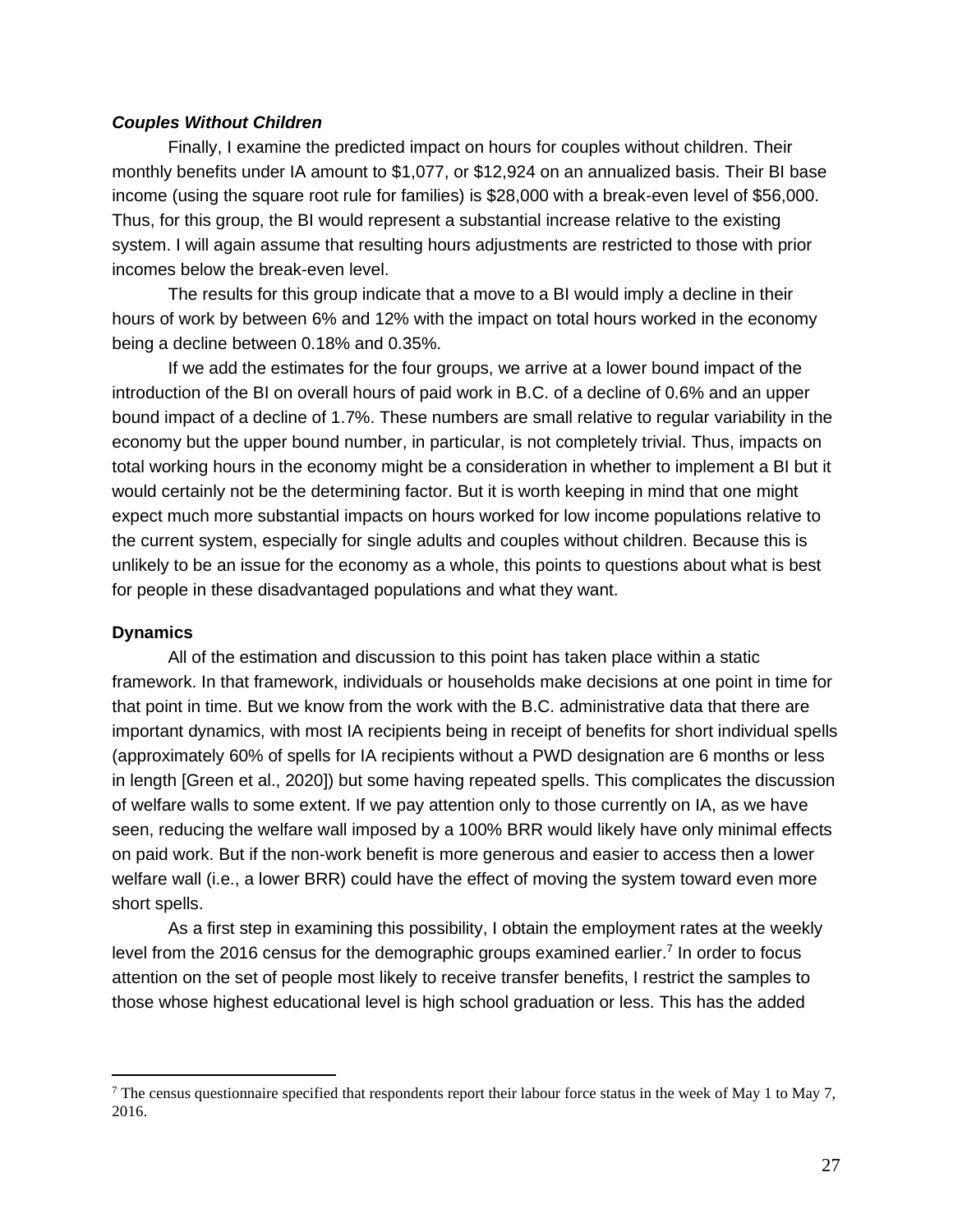advantage that it is the same population for which Lemieux and Milligan (2008) obtained estimates of the impact of access to higher SA benefits in Quebec.

For single, childless adults with high school or less education, the employment rate in the reference week was 64.6%. Notice that this is much lower than the 80% employment rate we obtained for this group when we define non-employment as not working during an entire year. This shows that some of those not employed in a given week will still work at some time during the year.

As we saw earlier, a shift to a \$20,000 BI would represent a 119% increase in benefits when people in the group are not working. If we use the extreme elasticities of employment with respect to income from Lemieux and Milligan (2008) of −.03 and –.13, the employment rate is predicted to fall by between 2.3% and 10% due to the income increase. Offsetting this is the effects of the reduction in the BRR, which we estimate using the same extreme values for the elasticity of participation with respect to the wage as we used in our discussion of the ETWs (i.e., 0.01 and 0.3). As before, I apply these to the percentage increase in the net wage due to the drop of the PTR from its highest current value (0.65) to the BRR under the BI (0.5). This implies an increase in the employment rate of 0.1 percentage points at the smallest and 2.9 at the largest. Pairing the largest income induced decline with the smallest BRR induced increase yields a lower bound estimate of a decline in the employment rate by 9.9 percentage points (i.e., from 64.6 to 54.7). Pairing the smallest income induced decline, with the largest BRR effect implies an upper bound estimate of 0.6 percentage points (i.e., from 64.6 to 65.2). This is obviously quite a large range, reflecting the level of uncertainty in the estimates in the literature. What seems most plausible (given what previous authors see as their preferred estimates) is a small decline in the employment rate. The results for childless couples are very similar to those for single adults because they experience similar increases in their base guarantee income.

For couples with children, the BI scheme implies a much smaller increase in guaranteed income (19% instead of 119%). Because of this, for this group, the BRR reduction effect dominates, and the bounds on the impact on the participation rate are -1.7 percentage points (reducing the employment rate from 73.9% to 72.2%) and 1.5% (an increase from 73.9% to 75.4%). For this group, with small changes in benefits, it is the reduction in the welfare wall that matters.

The estimated effects for the employment rate at the weekly level are relevant because they capture potential sub-annual effects that are not part of my earlier calculations about annual hours of work. Green, et al. (2020) show that one of the key changes in IA use at the time of the program cuts in the mid-1990s and in 2002 was a sharp shift away from short and more seasonal spells. The system in place before those policy changes allowed easier access, so was closer to a BI than the system that existed once the reforms were implemented.

The important question is whether introducing a BI would result in a shift back to the patterns that existed in the early 1990s when, at the peak, 12% of the B.C. population was in receipt of IA benefits in any month. The largest of the estimated employment rate effects point to some substantial shifts in this direction for some groups. The estimates in Green et al. (2020) show that approximately half the decrease in IA receipt at the time of the 2002 policy changes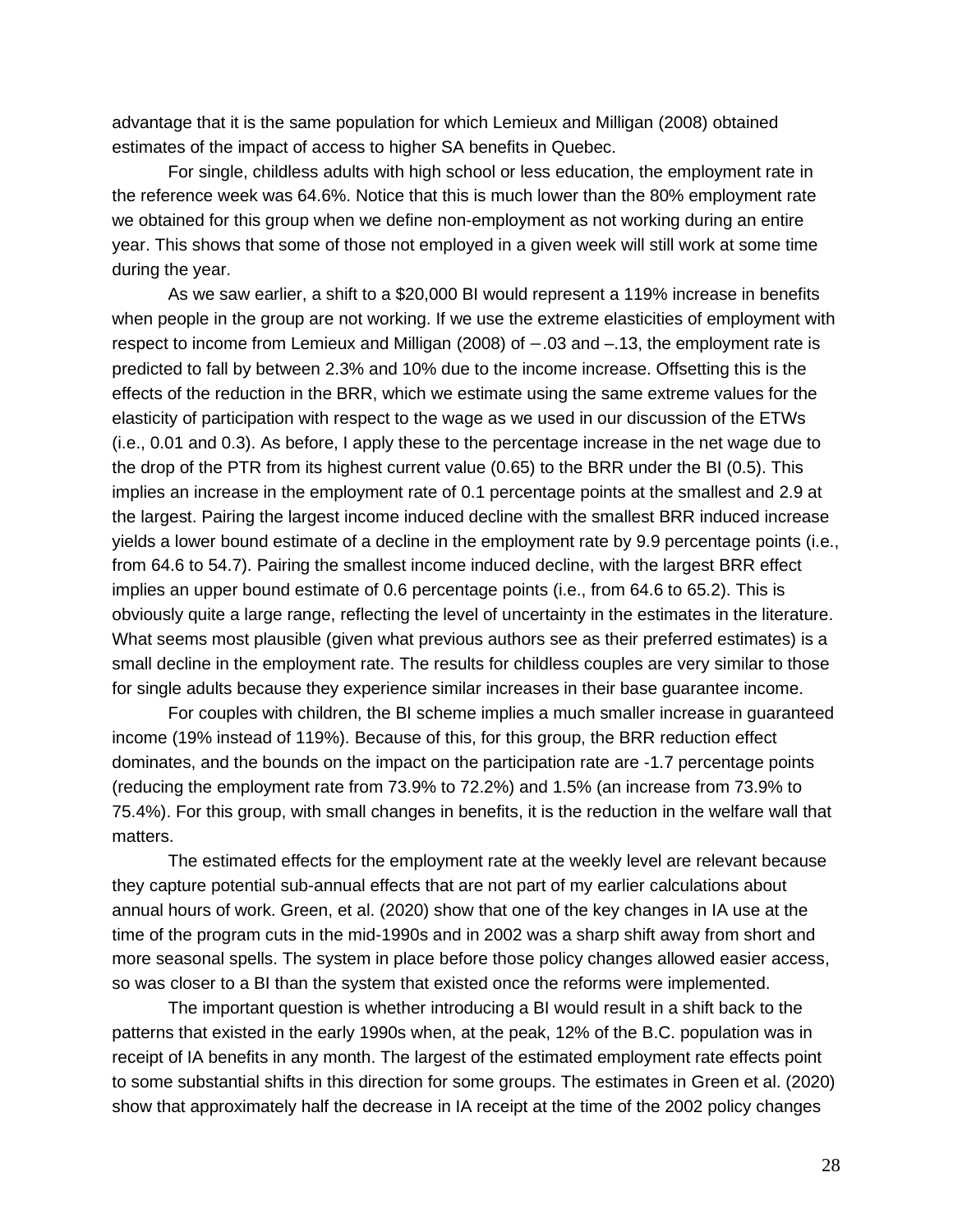can be attributed to limiting entry into IA receipt, with the other half being due to an increase in the exit rate from IA. A BI would be similar to a return to easier entry rates (since there are no other requirements than income loss to qualify for the full benefit) and explicitly does not have a mechanism for affecting the move from non-work to work. Thus, on both margins, we could expect a move back toward the conditions under IA in the early 1990s. However, Green et al. (2020) argue that the sharp increase in the level and seasonality of IA receipt in the early 1990s was likely a result of the cut-backs in the Unemployment Insurance system at the time. At the moment, the federal government is moving to expand Employment Insurance to cover more of the people who lost access to benefits in the early and mid-1990s. For that reason, it seems likely that a BI would not induce a complete return to the IA patterns of the early 1990s but, at the same time, it seems reasonable to predict that introducing a BI could induce a move toward more seasonal, shorter spell work patterns.

## **Conclusion**

One of the main questions raised in considerations of whether to introduce a basic income is its potential effects on paid work—both at the extensive margin (whether people work) and the intensive margin (how many hours they work when they do work). In this article, I examine these effects using a combination of basic theory, previous computations related to impacts on the effective tax rates faced by households, estimates of labour supply elasticities from both the 1970s NIT experiments and the broader labour supply literature, and calculations using census data, the elasticity estimates, and the effective tax rate computations.

The examination of the effective tax rates indicates that the rates facing non-workers and low income workers are very high—over 100% in some cases. However, the results also show that a BI with a 50% benefit reduction rate is only slightly better than the existing system in terms of participation tax rates—the effective tax rates people face when deciding whether to start working. This is true, in part, because the current system includes an earnings exemption with a 0% tax rate and the PTR averages in this zero tax rate component. The BI could be designed to also include an earnings exemption, but doing so would make it more expensive and result in more workers facing the extra BRR associated with the BI. In addition, the nature of averaging in zero values means that the difference between the PTRs for the current system and those under the BI system will still not be nearly as large as the marginal effective tax rates facing individuals in the income range where the current system taxes back all of their additional earnings. Thus, the BI is not as an effective a response to the welfare wall facing non-workers as it appears on the surface.

The labour supply literature provides a range of estimates of both the wage elasticity (i.e., how hours of work or the decision of whether to work would respond to changing the effective hourly wage facing worker through changes in tax rates) and the income elasticity (i.e., how hours and participation decisions would respond to increases in income due to the introduction of a basic income), although the majority of credible estimates of both tend to be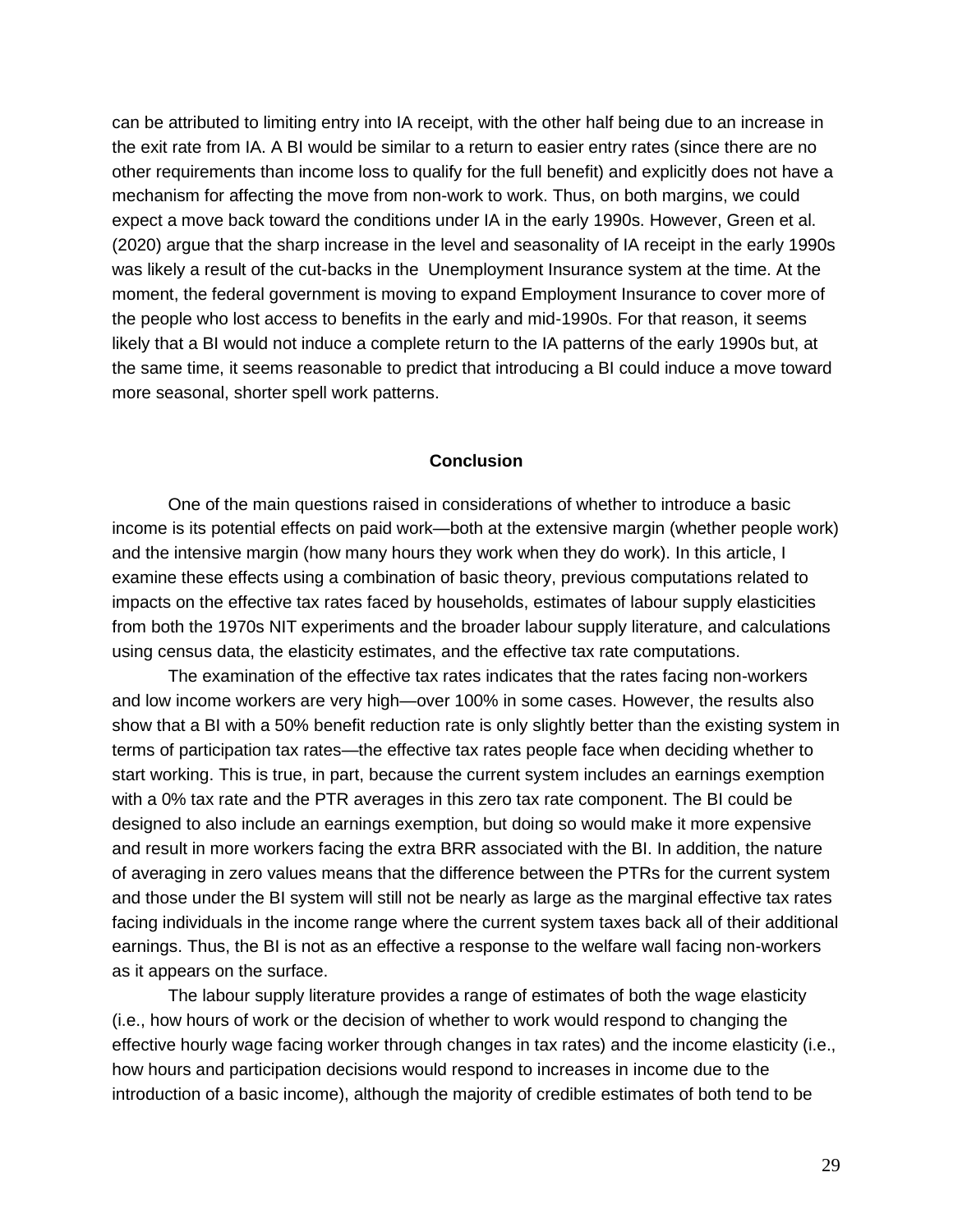small. Using these estimates in conjunction with 2016 census data on actual incomes and family types, I generate plausible impact ranges. I examine a basic income with a \$20,000 guaranteed income and a 50% BRR, which is on the upper end of generosity among basic income proposals. For that reason, my exercise generates work effects that are larger than would occur under most proposed basic income schemes.

The impact of moving to this basic income scheme is relatively small, with estimated effects amounting to reduction in total hours worked in the B.C. economy varying between 0.6% and 1.7% (depending on the elasticity estimates being used). Since most elasticity estimates are at the small end of the range of estimates, it is the lowest value that is likely the most credible. This is a non-trivial number for the economy as a whole but is well within normal variability in hours of work over the business cycle. As a result, reductions in total hours of work are not completely trivial but they would not be a determining factor in deciding whether to implement a BI.

While the impact on overall hours is small, there is variation in expected impacts for different groups. For those already on income assistance (for whom the basic income scheme would represent a lowering of the welfare wall), expected effects are small. This is partly because disability assistance recipients make up 70% of the IA caseload and all but 14% of them do not work despite relatively generous earnings exemptions in the current system. For the set of people on disability assistance who are working and for recipients in the rest of the IA system, the work effects of shifting to a basic income are generally small. There are simply not enough people in a position where the welfare wall matters and for those for whom it does, the BI does not reduce it enough to have a large impact.

Single adults and couples without children would experience substantial increases in income from the proposed BI scheme relative to the existing IA system. For single adults with income that would put them below the BI scheme break-even income level, for example, my predictions based on the range of labour supply elasticities ranges from a drop of 2.2% in their hours worked to a drop of 10%. It also raises the possibility that a move to a BI scheme would imply a return to the type of more intermittent work and benefit receipt patterns seen in the mid-1990s when 12% of the B.C. population was in receipt of IA in each month and the receipt pattern included more seasonality and more short spells than in the current system. Since the increase in IA receipt in the mid-1990s seemed to be related to the federal government cutting back the Unemployment Insurance system and the federal government now seems to be moving back into this area, it seems unlikely that a BI scheme would imply a complete return to those outcomes—though some move in that direction is likely.

Overall, based on estimates in various related literatures and an exercise using those estimates in conjunction with census data for B.C., a shift to a generous basic income scheme would likely have limited impacts on total hours worked in the economy. It would also likely have small effects in drawing IA recipients into work through lowering the welfare wall. At the same time, there are some groups—notably those without children—for whom predicted hours reductions are somewhat larger. Concerns for those groups could be mitigated by implementing a wage or earnings subsidy in conjunction with the basic income. But the key conclusion is that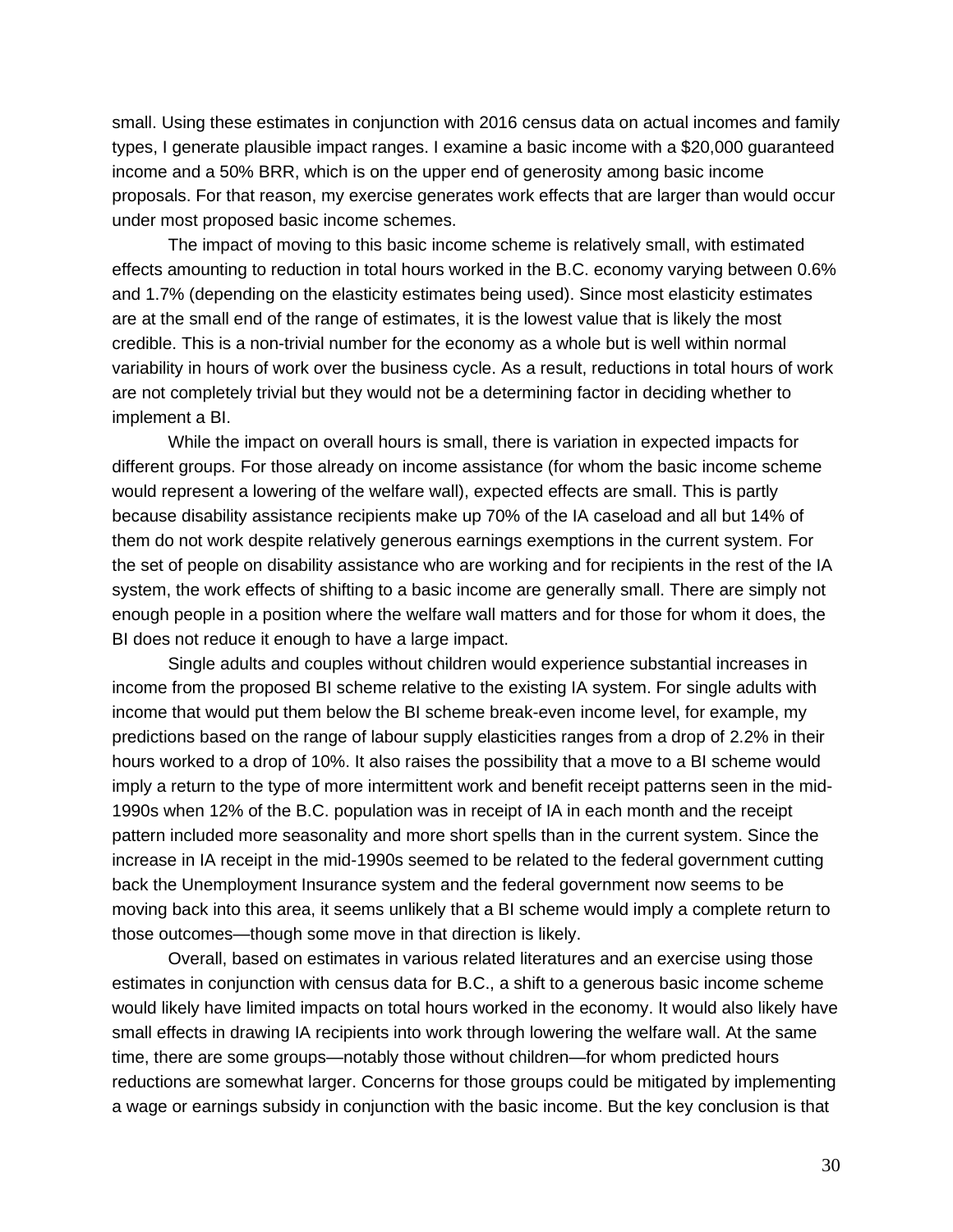hours impacts are likely not large enough for them to be the main factor in deciding on whether to adopt a basic income.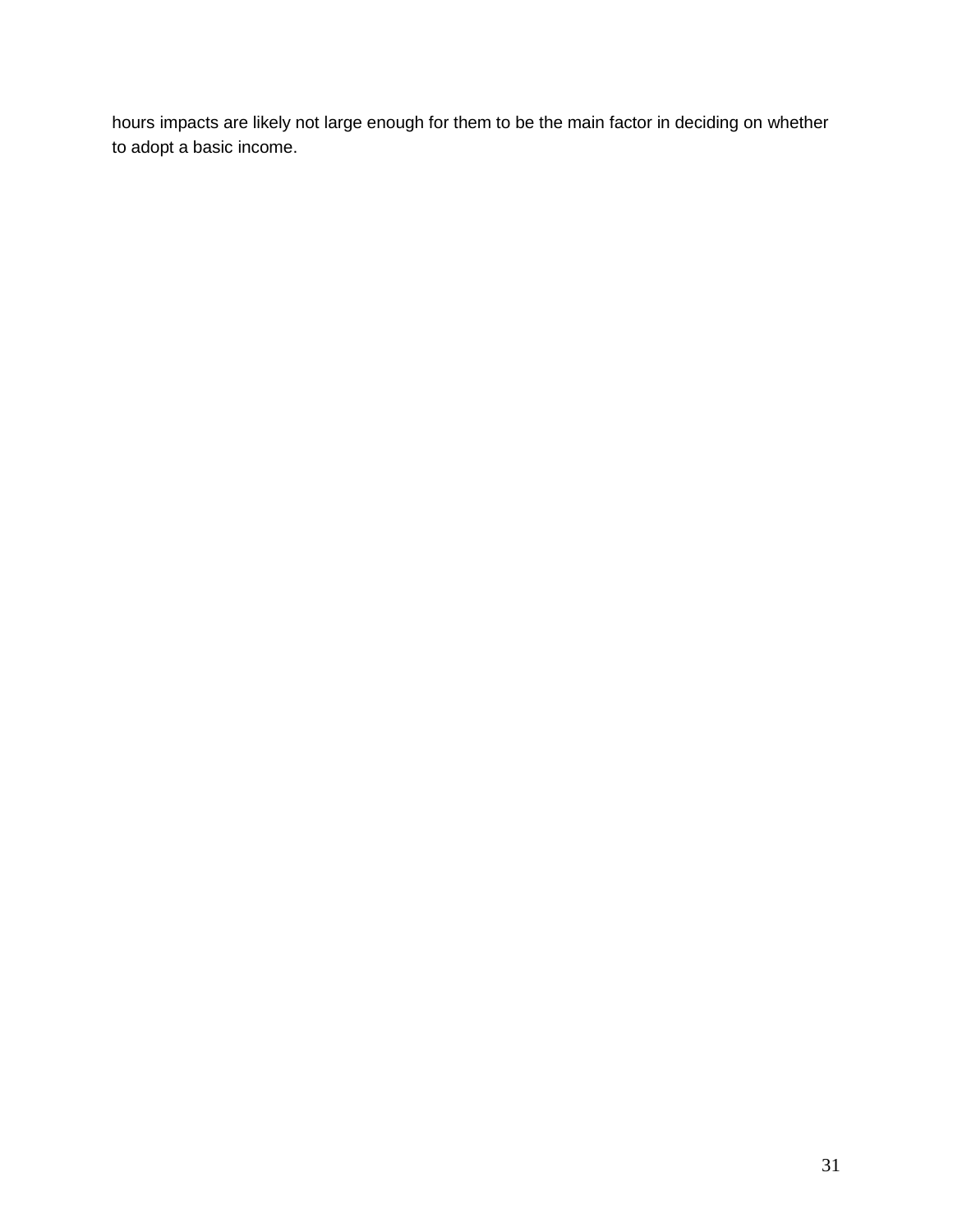## **References**

- Boadway, R. & Cuff, K. (2020). Designing a Basic Income: Lessons from the Optimal Tax Literature. Research paper commissioned by the Expert Panel on Basic Income, British Columbia.
- Blundell, R., & MaCurdy, T. (1999). Labor supply: A review of alternative approaches. In O. C. Ashenfelter & D. Card (Eds.), *Handbook of Labor Economics* (Vol. 3, Part A, pp. 1559– 1695). Elsevier.
- Calnitsky, D., & Latner, J. P. (2017). Basic income in a small town: Understanding the elusive effects on work. *Social Problems*, *64*, 373–397.
- Canadian Mental Health Association, B.C. (2018). *Helping make ends meet? Understanding the impacts of BC's annualized earnings exemption on people living with mental illness.* [http://www.crwdp.ca/sites/default/files/doc/cmhabc\\_aee\\_final.pdf](http://www.crwdp.ca/sites/default/files/doc/cmhabc_aee_final.pdf)
- Cesarini, D., Lindqvist, E., Notowidigdo, M. J., & Ostling, R. (2017). The effect of wealth on individual and household labor supply: Evidence from Swedish lotteries. *American Economic Review*, *107*(12), 3917–3946.
- Dostie, B., & Kromann, L. (2013). New estimates of labour supply elasticities for married women in Canada 1996–2005. *Applied Economics*, *45*(31), 4355–4368.
- Forget, . L. (2018). *Basic Income for Canadians: The Key to a Healthier, Happier, More Secure Life for All.* Toronto: James Lorimer & Company Ltd.
- Green, D. A., Warburton, R., & Warburton, W. (2020). *B.C. Income Assistance trends, dynamics, and policy implications.* Research paper commissioned by the Expert Panel on Basic Income, British Columbia.
- Heim, B. T. (2007). The incredible shrinking elasticities: Married female labor supply, 1979**–** 2003. *Journal of Human Resources, 42*(4), 881**–**918.
- Hertz, S., Gray R., & Leslie, M. (2020). *User experiences of the system: A qualitative analysis of the access issues encountered by clients of the British Columbia social assistance system.* Research paper commissioned by the Expert Panel on Basic Income, British Columbia.
- Hoynes, H. W., & Rothstein, J. (2019). Universal basic income in the U.S. and advanced countries. NBER Working Paper 25538.
- Hum, D., & Simpson, W. (1993). Economic response to a guaranteed annual income: Experience from Canada and the United States. *Journal of Labor Economics, 11*(1, pt. 2) S263–S296.
- Jones, D., & Marinescu, I. (2018). The labor market impacts of universal and permanent cash transfers: Evidence from the Alaska Permanent Fund. NBER Working Paper 24312.
- Kela (2020). Results of the Basic Income Experiment: Small Employment Effects, better perceived economic security and mental wellbeing. https://www.kela.fi/web/en/newsarchive/-/asset\_publisher/lN08GY2nIrZo/content/results-of-the-basic-incomeexperiment-small-employment-effects-better-perceived-economic-security-and-mentalwellbeingRe